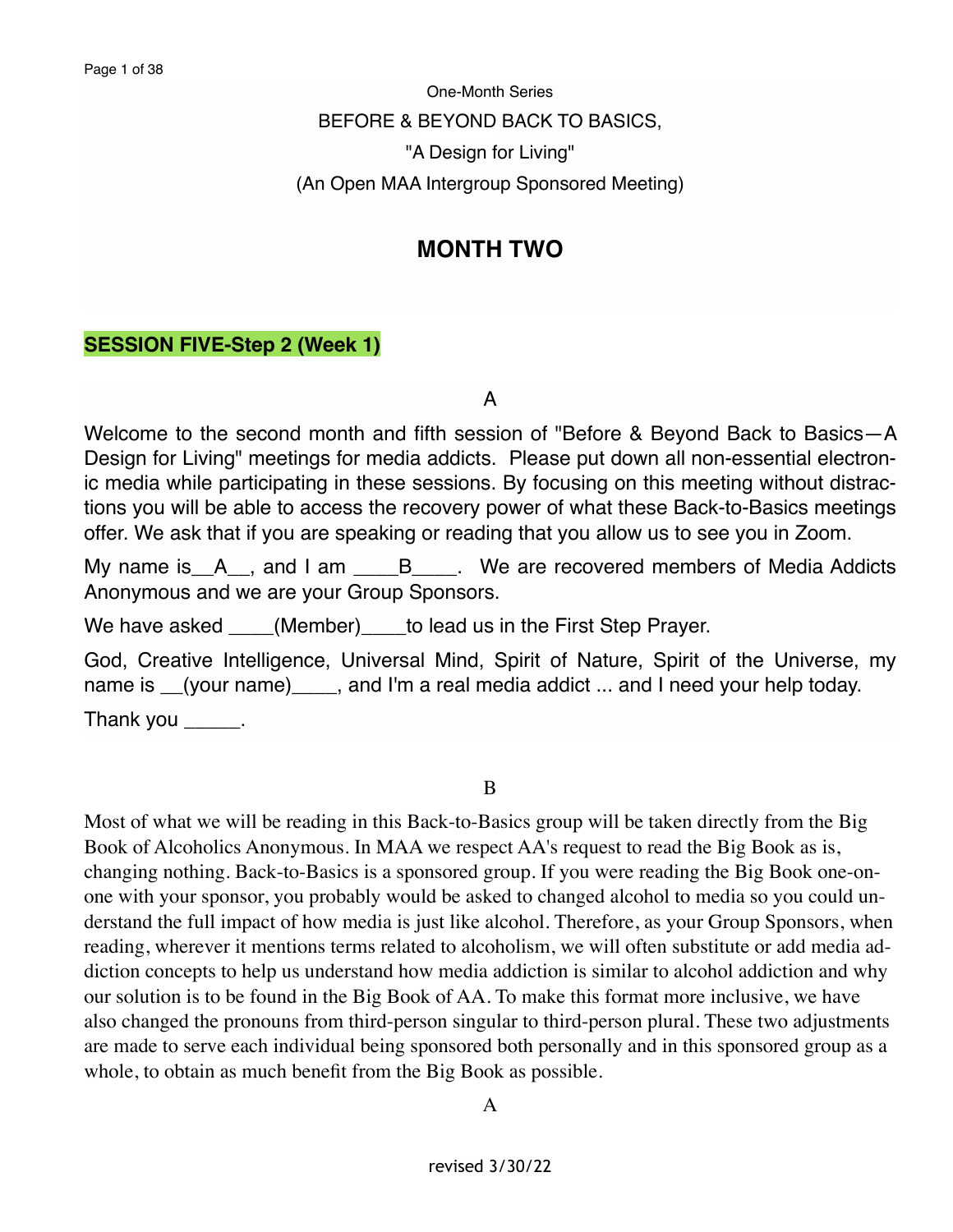Page 2 of 38

In our last session we began the **SURRENDER** process by completing Step One: we admitted we are powerless over Media and that our lives are unmanageable. We commend you for admitting you have a problem. As the Big Book says, "This is the first step in recovery." Your admission is a major accomplishment, since many media addicts live in complete denial they have a problem.

B

Remember principles of Step One are two fold: honesty leads to acceptance. We must be honest before we can admit that we are indeed media addicts. When we can accept this truth, we are better able to take the rest of the Steps. We have only just begun the SUR-RENDER process; acceptance is the key to success as we continue taking the rest of the Steps.

A

We want you to be aware that to long-term recovery from media addiction means we need to move from "COMPLIANCE" to "SURRENDER." Right now many of us are complying with this program in the hopes that we will recover. Yet in order to absolutely receive the promises of this program, we must SURRENDER. If you have not found the ability to surrender yet, do not worry. It may take some time. Many of us didn't really understand SUR-RENDER until we took Step Seven.

B

This month we will continue the journey through the Steps by taking Steps Two and Three. We will also provide you with the needed guidelines for taking Steps Four and Five, which begins the **SHARING** process of the Twelve Steps. Please make arrangements to give your 4th step away to either a Sponsor or a 12 Step Action Partner.

## A

In our session today, our main objective is to find a Power greater than ourselves who will relieve us from the hopeless and compulsive nature of media addiction and to become willing to turn our will and lives over to this Power.

Now that we have admitted we are media addicts, let's look at what else we have to do in order to recover.

B

## **Step 2 -- Came to believe that a Power greater than ourselves could restore us to sanity.**

Remember last session, the Big Book authors told us that our problem with addiction stems from a spiritual disease:

• "…For we have been not only mentally and physically ill, we have been spiritually sick. When the spiritual malady is overcome, we straighten out mentally and physically."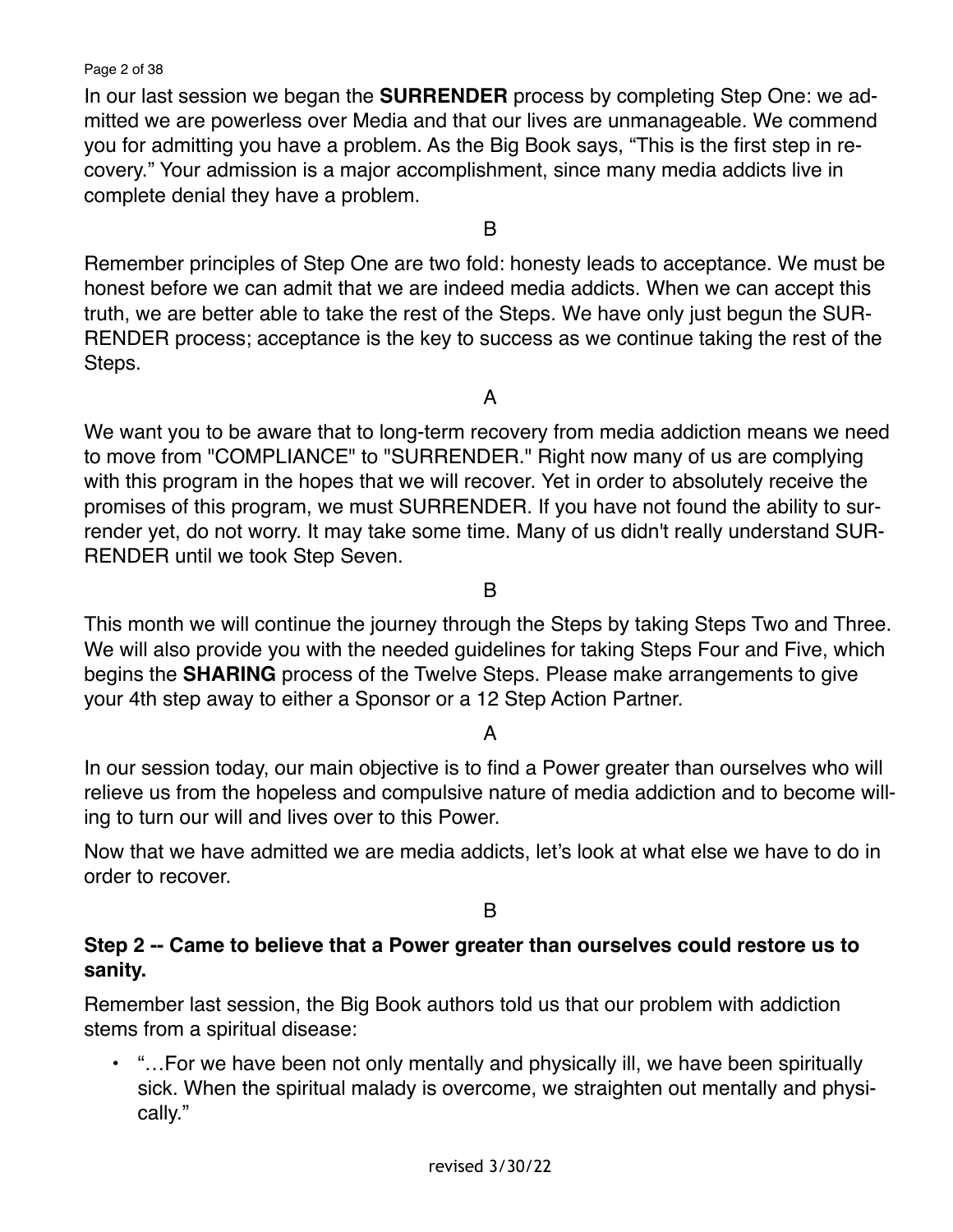Last session we read the Doctor's Opinion by Dr. Silkworth, and it bears re-reading again for the understanding of this is essential if we are going to be serious about taking the Second Step. We will replace drinking with media usage:

• "[People use media] essentially because they like the effect produced by [media]. The sensation is so elusive that, while they admit is it injurious, they cannot after a time differentiate the true from the false. To them, their [media drunk] life seems the normal one. They are restless, irritable and discontented, unless they can again experience the sense of ease and comfort which comes at once by [getting on their media], [media] which they see others [using] with impunity. After they have succumbed to the desire again, as so many do, and the phenomenon of craving develops, they pass through the well-known state of a spree, emerging remorseful, with a firm resolution not to [use] again. This is repeated over and over, and unless this person can experience an entire **psychic change** there is little hope of [their] recovery."

Here Dr. Silkworth goes on to say:

• "On the other hand…once a psychic change has occurred, the very same person who seemed doomed, who had so many problems [they] despaired of ever solving them, suddenly finds [themselves] easily able to control [their] desire for [media usage], the only effort necessary being that [they] follow a few simple rules."

B

Dr. Silkworth is saying that something revolutionary needs to happen within the media addict in order for them to be relieved from their obsession to use media. This is why taking Steps Two and Three are essential if we honestly want to overcome this addiction.

A

The Big Book tells us that moral codes or rational philosophies (while powerful intentions) do not necessarily help the media addict recover.

• "If a mere code of moral or better philosophy of life were sufficient to overcome [media addiction] many of us would have recovered long ago. But we found that such codes and philosophies did not save us… We could wish to be philosophically comforted…but the needed power wasn't there. Our human resources…were not sufficient; they failed utterly."

## B

As media addicts, our own will power has failed us utterly. We need power if we are to overcome our media addiction, but what is it going to take for us to find this Power? The answer is in the back of the Big Book within Appendix Two.

• "Most emphatically we wish to say that any [media addict] capable of honestly facing [their] problems in the light of our experience can recover, provided [they do] not close [their] minds to all spiritual concepts. [They] can only be defeated by an attirevised 3/30/22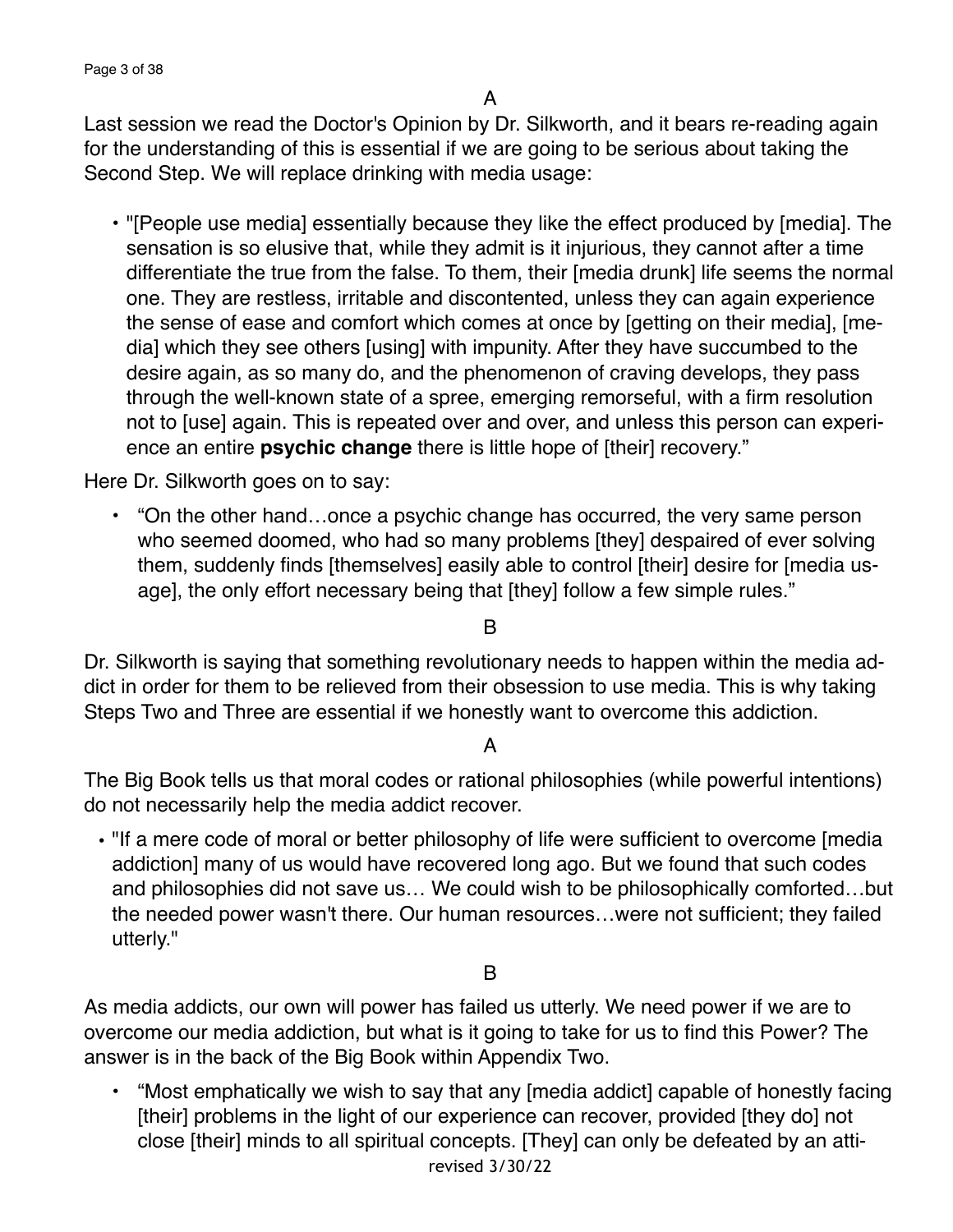tude of intolerance or belligerent denial.…We find that no one need have difficulty with the spirituality of the program. **Willingness, honesty and open mindedness**  are the essentials of recovery. But these are indispensable."

A

The Big Book authors tell us we need three things: **willingness, honesty, and open mindedness**. They are asking us to set aside everything we think we know about God and spirituality and keep an open mind. They also encourage us not to allow our arrogance or shortsightedness to keep us in the dark and block us from the "sunlight of the Spirit."

B

In the beginning of AA, many members, even Bill W, the New York City co-founder, had great difficulty accepting a spiritual solution to the alcohol problem. In Bill's story, he describes how he "came to believe."

In late November 1934, Ebby T. visits Bill at his Brooklyn, New York, home. It is during this visit that Bill first learns about the concept of "God as you understand God."

A

As we mentioned in the first session, Ebby is one of Bill's high school friends and a former drinking companion. In this story, Ebby has been sober for several months. He tells Bill his life has been transformed as a result of practicing the Four Spiritual Activities of: **SUR-RENDER, SHARING, RESTITUTION, AND GUIDANCE.** 

B

Bill has known Ebby for most of his life, so of course he is shocked when Ebby starts talking about God. However, he feels compelled to listen because he realizes something about Ebby has really changed—his eyes are clear, his face is fresh and healthy—he is sober for the first time in many years. Still, religion had left such a bad taste in Bill's mouth as a youth that he resists Ebby's solution.

• "Despite the living example of my friend, there remained in me the vestiges of my old prejudice. The word God still aroused a certain antipathy. When the thought was expressed that there might be a God personal to me this feeling was intensified. I didn't like the idea. I could go for such conceptions as Creative Intelligence, Universal Mind or Spirit of Nature, but I resisted the thought of a Czar of the Heavens, however loving His sway might be. I have since talked with scores of men who felt the same way."

A

We have Ebby to thank for the solution to the "God dilemma." It was at this moment that Ebby presents Bill with a revolutionary proposition.

*•* "My friend suggested what then seemed a novel idea. He said, '*Why don't you choose your own conception of God?'That statement hit me hard. It melted the icy*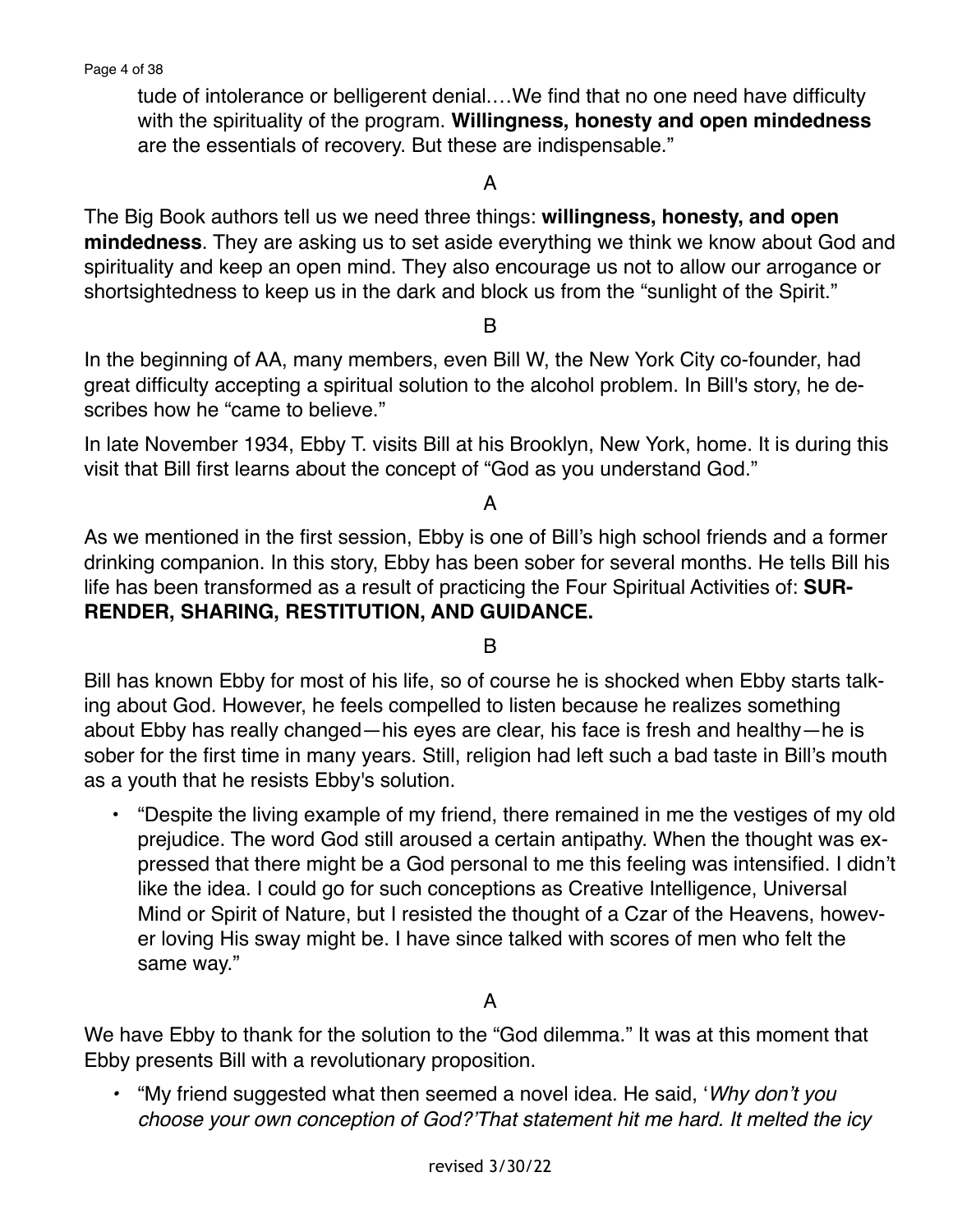*intellectual mountain in whose shadow I had lived and shivered many years. I stood in the sunlight at last. It was only a matter of being willing to believe in a Power greater than myself. Nothing more was required of me to make my beginning. I saw that growth could start from that point. Upon a foundation of complete willingness I might build what I saw in my friend. Would I have it? Of course I would!"* 

B

For those of you who are unbelievers or feel that religion and its people have harmed you, Step Two may seem like too big of a pill to swallow.

• "Many of us have been so touchy that even casual reference to spiritual things made us bristle with antagonism…Faced with [addictive] destruction we soon became as open-minded on spiritual matters as we had tried to be on other questions…In this respect [media addiction] was a great persuader."

A

The rational and scientifically minded kept wondering why they should believe in a Power greater than themselves? The writers of the Big Book realized that: "The practical individual of today is a stickler for facts and results."

B

The early AA members assure us there are good reasons to consider that there are parts of reality that even the best minds can't comprehend. In all scientific exploration there is an assumption or hypothesis at the beginning of all research that focuses and enables the scientist to explore their theory.

• "…[We] readily [accept] theories of all kinds, provided they are firmly grounded in fact. We have numerous theories, for example, about electricity. Everybody believes them without a murmur of doubt. Why this ready acceptance? Simply because it is impossible to explain what we see, feel, direct, and use without a reasonable assumption as a starting point."

A

So the Big Book authors are asking us to apply a reasonable assumption to our spiritual beliefs. This is not weakness or irrationality because even in science there is no perfect proof.

• "Everybody, nowadays, believes in scores of assumptions for which there is good evidence, but no perfect visual proof. And does not science demonstrate that visual proof is the weakest proof? It is being constantly revealed, as [humankind] studies the material world, that outward appearances are not inward reality at all."

B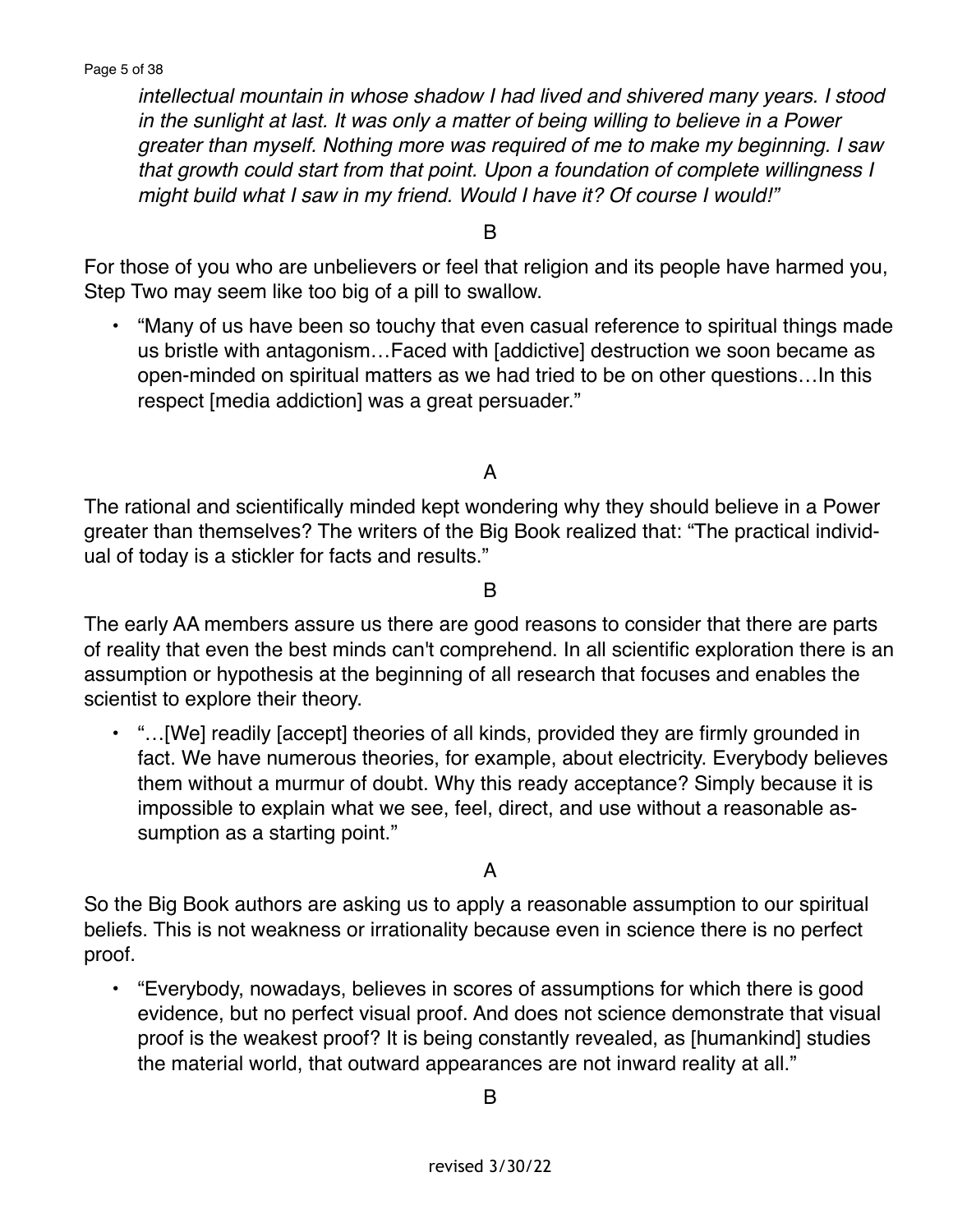#### Page 6 of 38

To believe our human intellect is "the end all and be all" puts us in the risky position of being overly self-important.

• "Instead of regarding ourselves as intelligent agents, spearheads of God's ever advancing Creation, we agnostics and atheist chose to believe that our human intelligence was the last word, the alpha and the omega, the beginning and end of all. Rather vain of us, wasn't it?"

The Big Book authors beg us to lay aside prejudice, even against organized religion.

• "We have learned that whatever the human frailties of various faiths may be, those faiths have given purpose and direction to millions…We used to amuse ourselves by cynically dissecting spiritual beliefs and practices when we might have observed that many spiritually minded persons of all races, colors, and creeds were demonstrating a degree of stability, happiness, and usefulness which we should have sought ourselves."

## A

The Big Book authors ask us to set aside our contempt for spiritual principles and consider our own concept of a Higher Power. If we do, we will be in a much better position to understand the Second Step solution for our compulsive media problem.

• "…We found that as soon as we were able to lay aside prejudice and express even a **willingness** to believe in a Power greater than ourselves, we commenced to get results, even though it was impossible for any of us to fully define or comprehend that Power…"

## B

The Big Book authors clearly state that it is impossible to define God. We have to stop trying to comprehend this Power with our mind and start accepting this Power with our heart.

• "When, therefore, we speak to you of [a Higher Power], we mean your own conception of God. This applies, too, to other spiritual expressions which you find in this book. Do not let any prejudice you may have against spiritual terms deter you from honestly asking yourself what they mean to you. At the start, this was all we needed to commence spiritual growth, to effect our first conscious relation with God as we understood [God]. Afterward, we found ourselves accepting many things which then seemed entirely out of reach. That was growth, but if we wished to grow, we had to begin somewhere. So, we used our own conception, however limited it was."

## A

What was the alternative? For those of us who bristle at even the slightest mention of God or spiritual things, we are invited to see where we have handicapped ourselves by obstinacy, sensitiveness, and unjustified prejudice.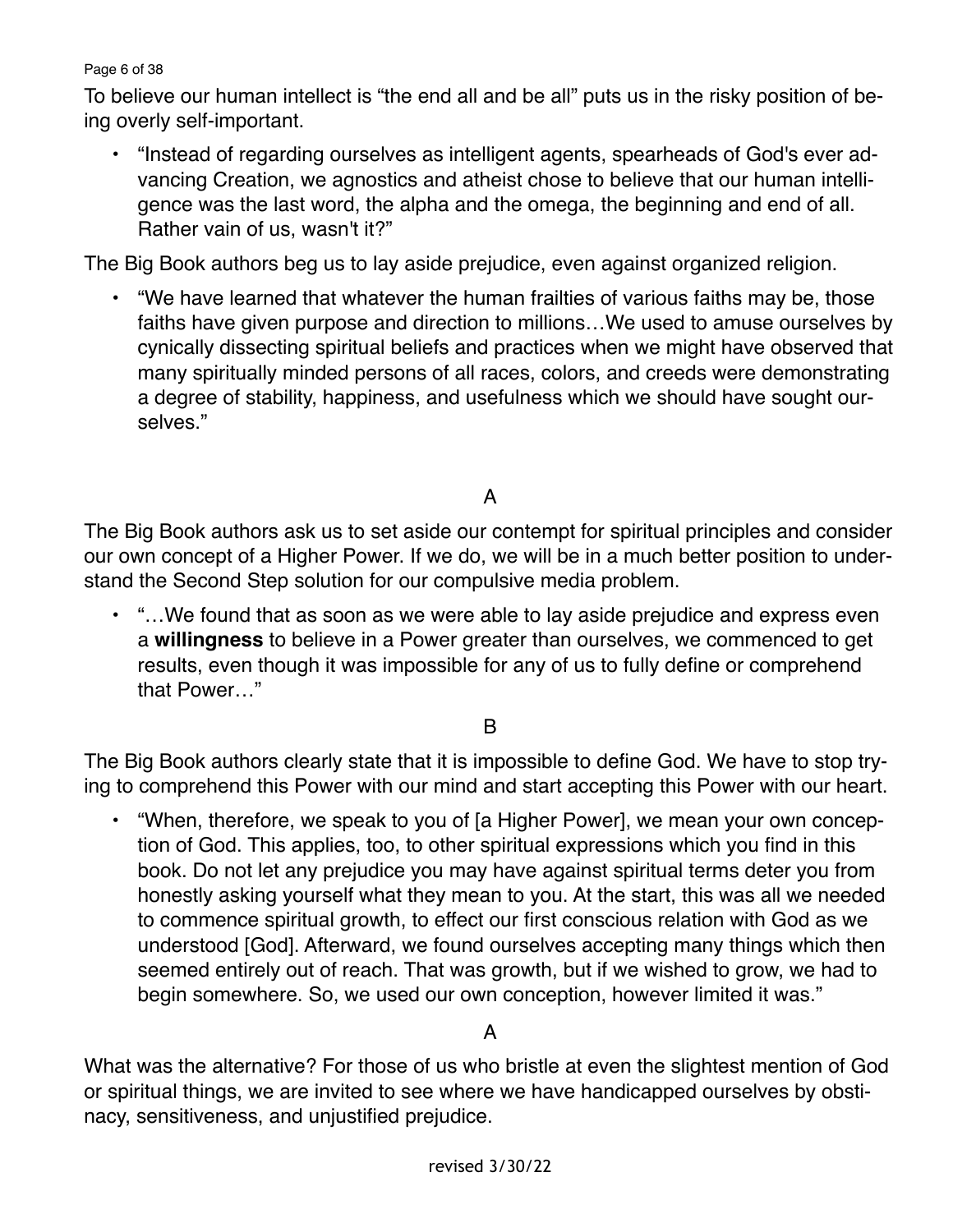Page 7 of 38

• "…Faced with [media addictive] destruction, we soon became as open minded on spiritual matters as we had tried to be on other questions. In this respect, [the destructive use of media] was a great persuader. It finally beat us into a state of reasonableness. Sometimes this was a tedious process; we hope no one else will be prejudiced for as long as some of us were."

B

The Big Book authors make a powerful case for the existence of God.

• "When we saw others solve their problems by a simple reliance upon the Spirit of the Universe, we had to stop doubting the power of God. Our ideas did not work. But the God idea did."

A

One early member, who could not stop drinking and feared he could also not believe in God, had a powerful spiritual awakening while in a hospital trying to sober up. Alone in his room he asked himself this question:

• "Is it possible that all the religious people I have known are wrong?…Who am I to say there is no God? This man recounts that he tumbled out of bed to his knees… He was overwhelmed by a conviction of the Presence of God. It poured over and through him with the certainty and majesty of a great tide at flood.The barriers he had built through the years were swept away. He stood in the Presence of Infinite Power and Love. He had stepped from bridge to shore. For the first time, he lived in conscious companionship with his Creator."

B

With this spiritual awakening, this man found an unshakeable faith that became the cornerstone of his recovery. The Big Book tells us:

• "His alcohol problem was taken away. That very night, years ago, it disappeared. Save for a few brief moments of temptation the thought of drink has never returned; and as such times a great revulsion has risen up in him. Seemly, he could not drink even if he would. God had restored his sanity."

A

This kind of healing is nothing more than a miracle, but this is what the Big Book writers promise. By thoroughly trusting in this new Power, they tell us that sanity automatically returns, and not only that, the temptation for media is lifted.

• "And we have ceased fighting anything or anyone—even (electronic media). For by this time sanity will have returned. We will seldom be interested in (electronic media). If tempted, we recoil from it as from a hot flame. We react sanely and normally, and we find that this has happened automatically. We will see that our new attitude toward (media) has been given us without any thought or effort on our part. It just comes! That is the miracle of it. We are not fighting it, neither are we avoiding revised 3/30/22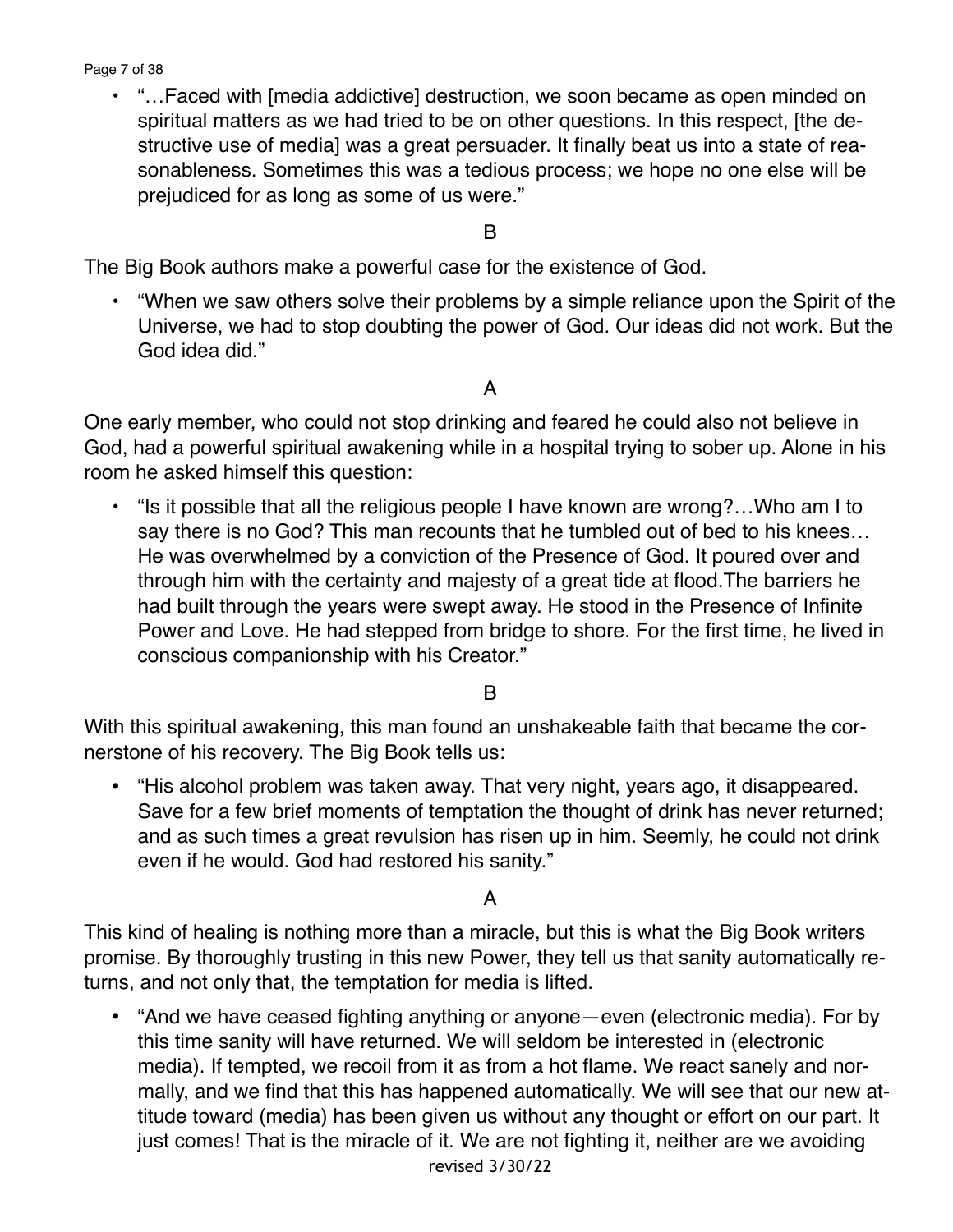temptation. We feel as though we have been placed in a position of neutrality—safe and protected. We have not even sworn off. Instead, the problem has been removed. It does not exist for us. We are neither cocky nor are we afraid. That is our experience. That is how we react so long as we keep in fit spiritual condition."

B

Once again, we need to make a decision. We need to decide whether or not we are willing to believe in a Power greater than human power—a Spirit of the Universe—a God of our understanding. Are you willing to believe in a power greater than yourself?

• "When we became [media addicts], crushed by a self-imposed crisis we could not postpone or evade, we had to fearlessly face the proposition that either God is everything or else [God] is nothing. God either is, or [God] isn't. What was our choice to be?"

A

Now, it is time to choose. Are you willing to concede that there is a *Power greater than yourself*? If you are, you're ready to take the Second Step. Here are the directions in the Big Book:

• "We needed to ask ourselves but one short question. 'Do I now believe, or am I even **willing to believe,** that there is a Power greater than myself?' As soon as [any individual] can say that [they] do believe, or is willing to believe, we emphatically assure [them] that [they are] on [their] way. It has been repeatedly proven among us that upon this simple cornerstone a wonderfully effective spiritual structure can be built."

B

Being willing to believe is the cornerstone of a spiritual way of life and the first action we can take towards our media recovery. Here is a prayer that can help you take the Second Step. It's called the Set Aside Prayer:

*• "Dear Higher Power, please help me set aside everything I think I know about myself, my problems, and about you. I ask that I may have an open mind so I might learn to live my life on a spiritual basis. Please help me see the truth so I can be restored to sanity. AMEN."* 

#### A

Now it is time to answer the Second Step question: "Do you now believe, or are you even willing to believe, that there is a Power greater than yourself?"

Because this is such an important and life-changing question, we will pause for one minute to go into the stillness inside and listen for your answer. When we come back in 1 minute, I will ask the question again.

[Time for 1 minute]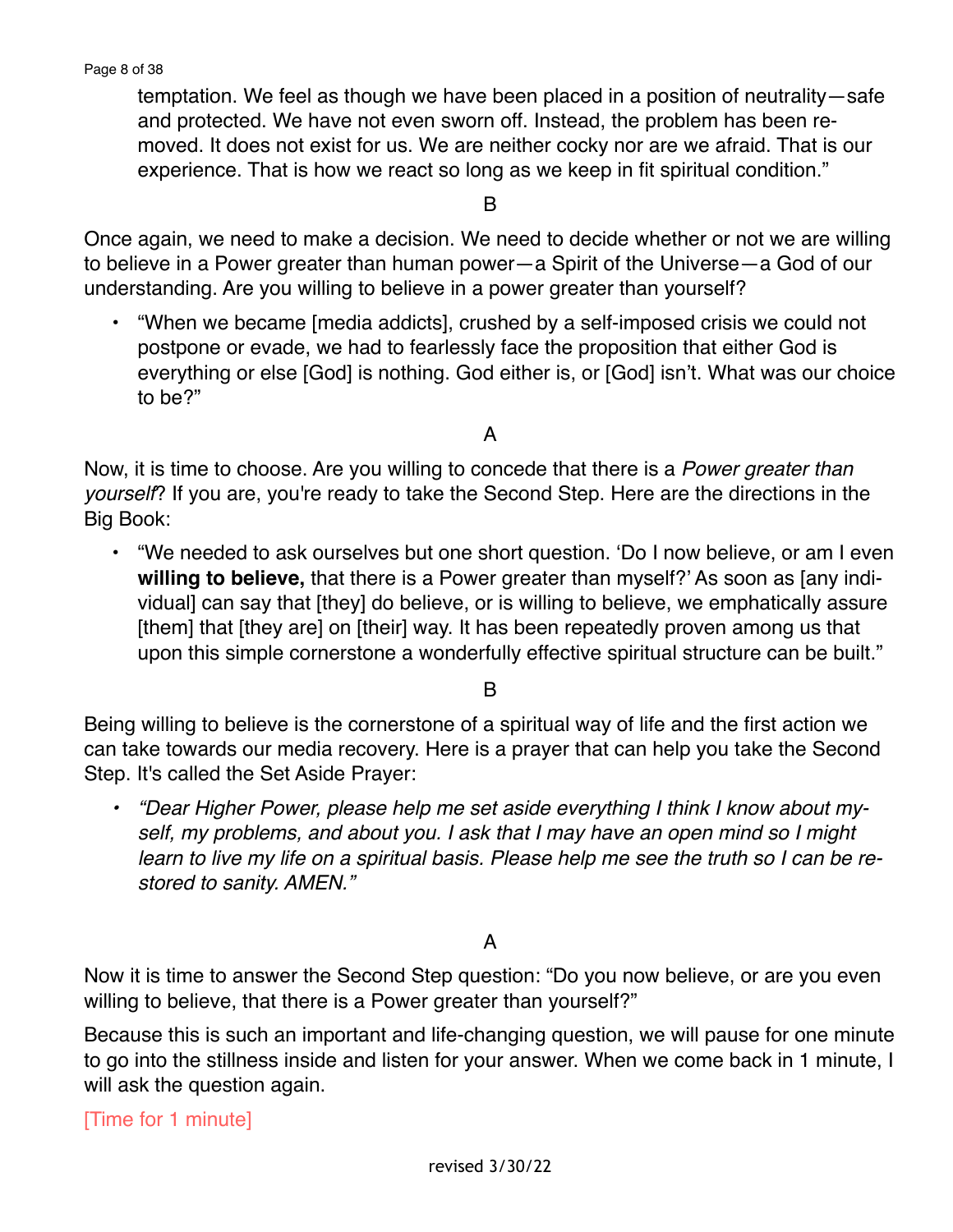Page 9 of 38

It is now time to take Step Two. "Do you now believe, or are you even willing to believe, that there is a Power greater than yourself?" If so, please state your name out loud, followed by "Yes."

Thank you. According to the Big Book authors, if you answered "yes" to this question, you have taken Step Two.

B

Having taken Step 2: "Came to believe that a power greater than ourselves could restore us to sanity," lets look at the principles of Step 2. I we can practice these principles in working Step Two we will progress faster in our recovery. In Step 2, FAITH leads to BE-LIEF.

- FAITH is believing in something that you cannot see or has not yet been manifested.
- Once we accepted that we were media addicts, that our mind, body, and spirit have been affected by the degradation of our dis-ease, we may not be able to imagine how we will find our way back to a sane life.
- We have been told that FAITH in a power greater than ourselves—greater than our addiction—could restore us back to our true (sane) nature. FAITH is essential as we embark on this journey of recovery.
- We had been living self-centered lives, we were trying to run the show. In Step 2, we came to see that we could begin to live a faith-centered life.
- This was a new way of thinking and reacting. First we CAME, then we came TO, then we came to BELIEVE.
- Over time, as we start to see ourselves being restored to sanity, FAITH eventually becomes BELIEF, for we will be living proof that a Higher Power is doing for us what we could not do for ourselves.

A

Thank you all for reading. Next week we will continue our journey by taking Step Three.

## **Sharing**

We will now open up the room for sharing for 3 minutes each. We will begin with our three readers in the order they read and then I will take more names. (A will keep time)

B

Reader 1 \_\_\_\_\_\_ Reader 2 \_\_\_\_\_\_\_\_ Reader 3

(Share until 7:40 AM)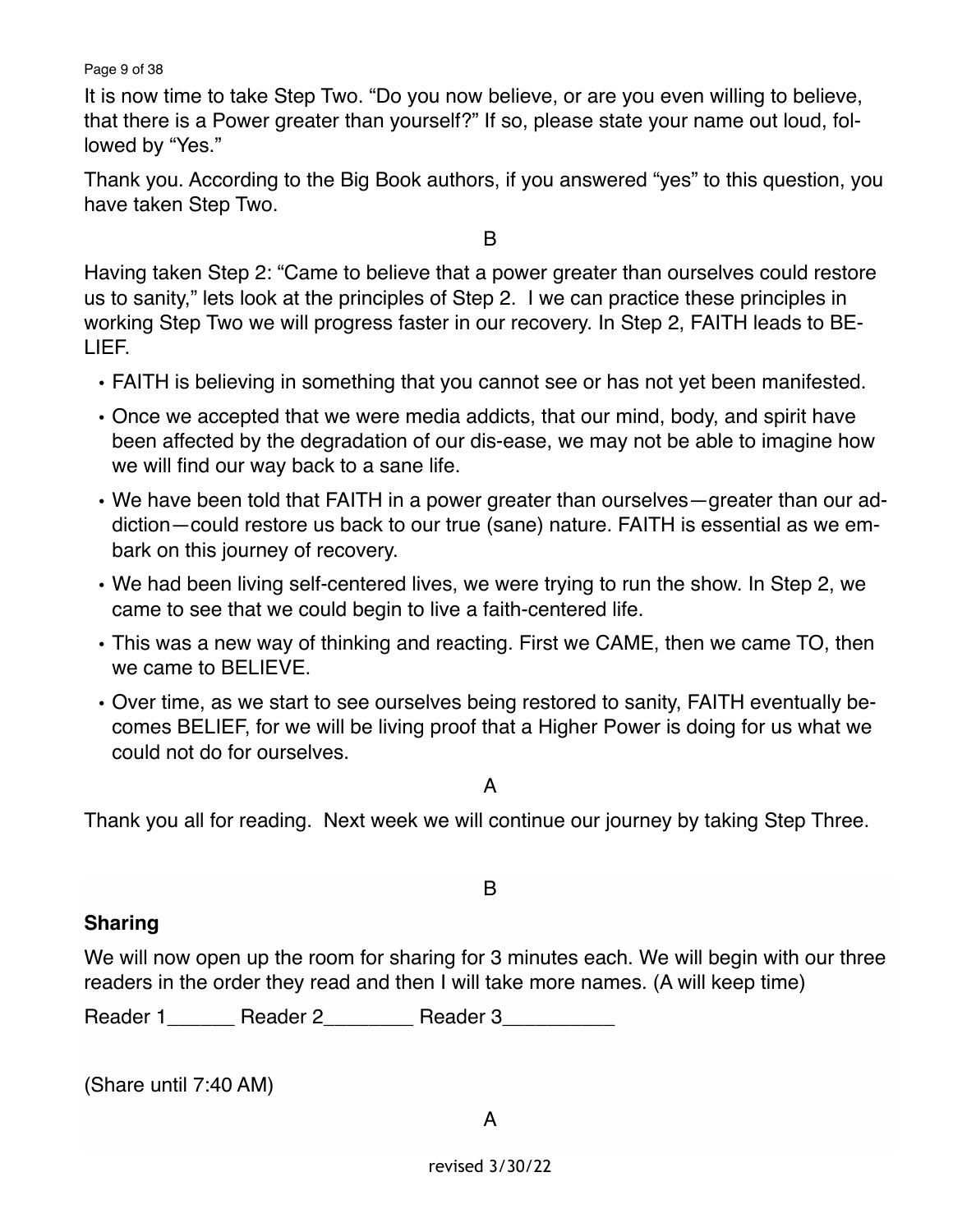Page 10 of 38

That is all the time for sharing we have today.

MAA has no dues or fees. We are self-supporting through our own contributions, which are for the development of MAA literature, costs incurred by the MAA General Service Board, phone and video meeting services and the maintenance of the MAA website at mediaaddictsanonymous.org.

Contributions can be made via PayPal on the MAA website. Please consider donating as we are a new group and need your support. (Repeat website)

Right now Media Addicts Anonymous has daily open meetings. You will find that information on the MAA website.

Before we close the meeting, we encourage you to exchange names for outreach. If you want to contact someone you heard on today's meeting or are looking for a sponsor or media sobriety partner, please use the chat room to connect with other members.

## **Closing:**

In closing, the opinions expressed here today are strictly those of the individuals who gave them. The things we have heard here are spoken in confidence and should be treated as confidential. We do not take outside the meeting whom we hear at the meeting. If we try to absorb what we have heard, we are bound to gain a better understanding of the way to handle our problems and begin to change our lives. Let us talk to each other, reason things out with someone else, and let there be no gossip or criticism of one another, but only Love, Understanding, and Fellowship.

B

To close, please join us in the WE VERSION of the "Serenity Prayer."

*God grant us the serenity to accept the things we cannot change, courage to change the things we can, and wisdom to know the difference.*

Are there any questions about Beyond Back-to-Basics or MAA?

(A & B field questions)

\*\*\*\*\*\*\*\*\*\*\*\*\*\*\*\*\*\*\*\*\*\*\*\*\*\*\*\*\*\*\*\*\*\*\*\*\*\*\*\*\*\*\*\*\*\*\*\*\*\*\*\*\*\*\*\*\*\*\*\*\*\*\*\*\*\*\*\*\*\*\*\*\*\*\*

## **SESSION SIX-Step 3 Week 2**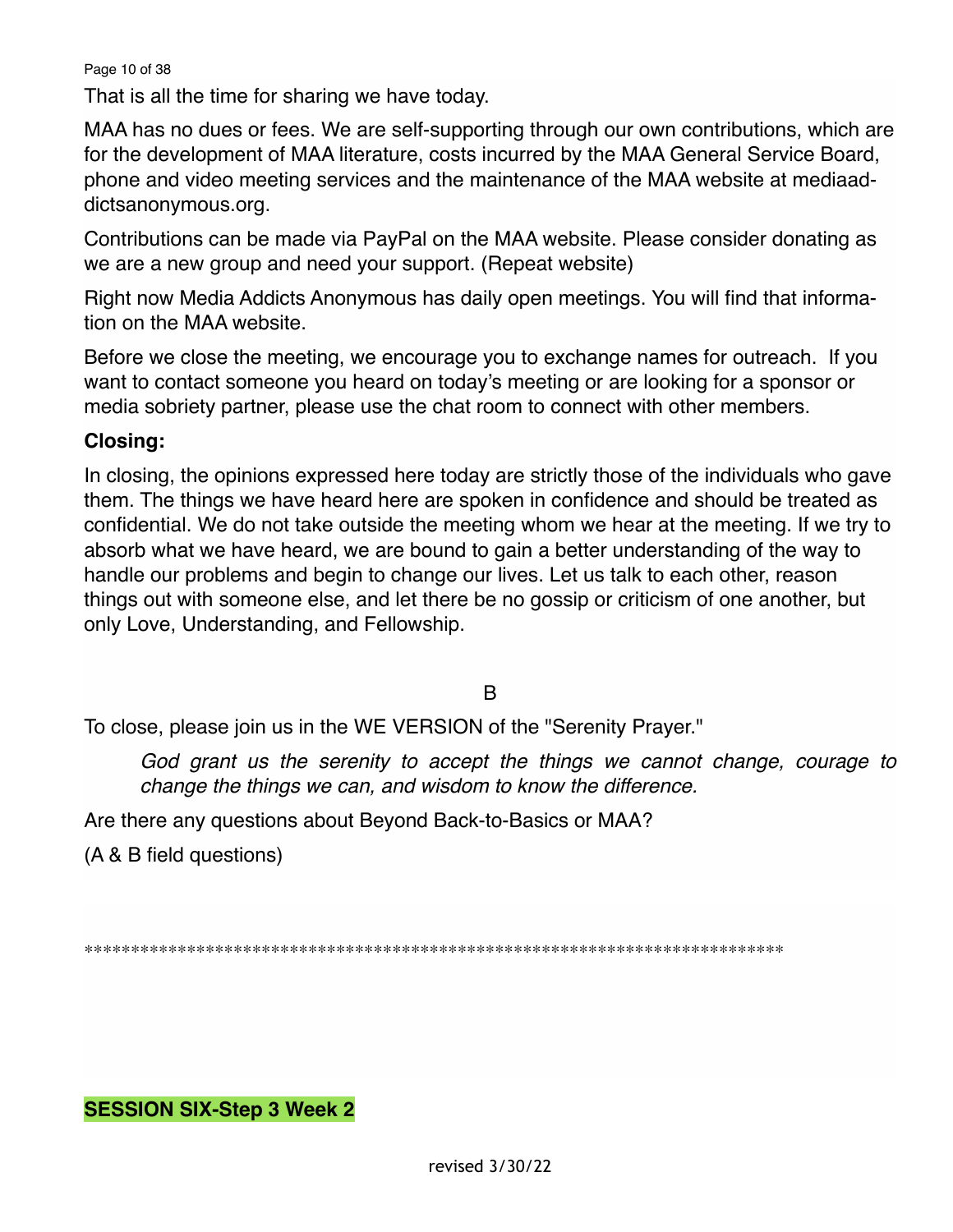Welcome to the second month and sixth session of "Before & Beyond Back to Basics—A Design for Living" meetings for media addicts. Please put down all non-essential electronic media while participating in these sessions. By focusing on this meeting without distractions you will be able to access the recovery power of what these Back-to-Basics meetings offer. We ask that if you are speaking or reading that you allow us to see you in Zoom.

My name is  $A_{n}$ , and I am  $B_{n}$ . We are recovered members of Media Addicts Anonymous and we are your Group Sponsors.

We have asked \_\_\_\_\_ to lead us in the Set Aside Pryer.

"Dear Higher Power, please help me set aside everything I think I know about myself, my problems, and about you. I ask that I may have an open mind so I might learn to live my life on a spiritual basis. Please help me see the truth so I can be restored to sanity. AMFN"

Thank you \_\_\_\_\_\_.

B

Most of what we will be reading in this Back-to-Basics group will be taken directly from the Big Book of Alcoholics Anonymous. In MAA we respect AA's request to read the Big Book as is, changing nothing. Back-to-Basics is a sponsored group. If you were reading the Big Book one-on-one with your sponsor, you probably would be asked to changed alcohol to media so you could understand the full impact of how media is just like alcohol. Therefore, as your Group Sponsors, when reading, wherever it mentions terms related to alcoholism, we will often substitute or add media addiction concepts to help us understand how media addiction is similar to alcohol addiction and why our solution is to be found in the Big Book of AA. To make this format more inclusive, we have also changed the pronouns from thirdperson singular to third-person plural. These two adjustments are made to serve each individual being sponsored both personally and in this sponsored group as a whole, to obtain as much benefit from the Big Book as possible.

A

Now, let's move on to the Third Step.

## **Step 3 -- Made a decision to turn our will and our lives over to the care of God** *as we understood [God]***.**

The Big Book authors tell us: "Being convinced, *we were at Step Three…*"

Convinced of what? If we've taken the Second Step, we believe that a "Power greater than ourselves" can restore us to sanity. But even though we may believe that a Higher Power is the answer, this doesn't necessarily mean we are willing to accept this solution. In order to recover from media addiction, we must make a DECISION. We must decide to put this Power to work in our lives.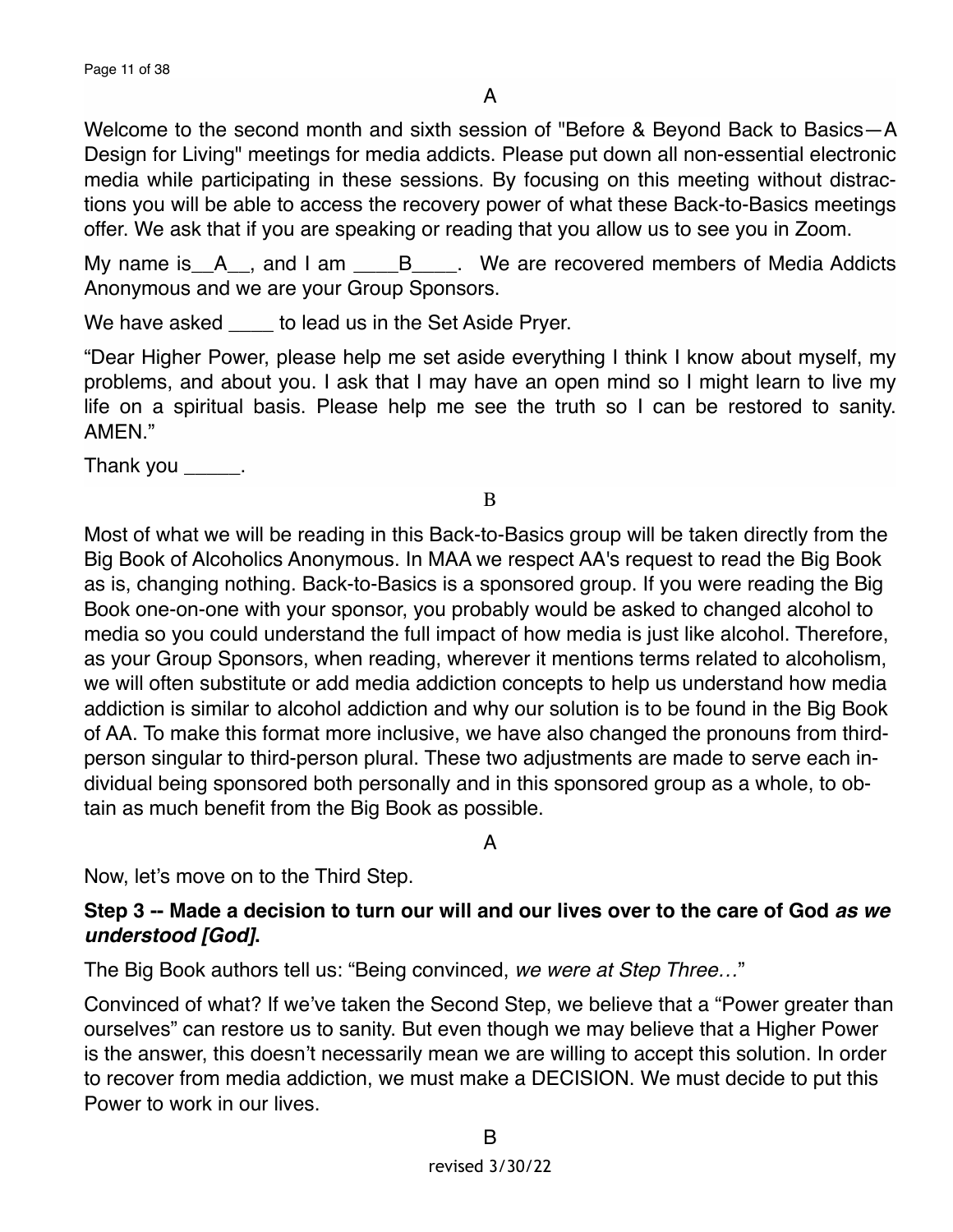Page 12 of 38

This is where the Big Book authors show us how to become "God-directed." But first they disclose how operating on self-will keeps us separated from this "inner resource." They explain that, when we live on self-will, we are like actors trying to control every detail of a play.

• "The first requirement is that we be convinced that any life run on self-will can hardly be a success. On that basis we are almost always in collision with something or somebody, even though our motives are good. Most people try to live by self-propulsion. Each person is like an actor who wants to run the whole show; is forever trying to arrange the lights, the ballet, the scenery and the rest of the players in [their] own way."

## A

Does this sound familiar? At one time or another, haven't we all tried to convince those around us they would be much better off if they just did things our way? Attempting to control everything in our lives is one of the characteristics of a compulsive media addict. We want to feel safe and we want to be happy.

The passage continues:

• "What usually happens? The show doesn't come off very well. [They begin] to think life doesn't treat [them] right. [They decide] to exert [themselves] more. [They become]…more demanding or gracious, as the case may be. Still the play does not suit [them]…[They become] angry, indignant, self-pitying. What is [their] basic trouble? [Are they] not really a self-seeker?…[Are they] not a victim of the delusion that [they] can wrest satisfaction and happiness out of this world if [they] only [manage] well?…[Are they] not, even in [their] best moments, a producer of confusion rather than harmony? Our actor is self-centered—ego-centric, as people like to call it nowadays."

## B

Then the authors declare that it is self-pity, delusional thinking and self-centeredness that makes us miserable.

• "Selfishness—self-centeredness! That, we think, is the root of our troubles. Driven by a hundred forms of fear, self-delusion, self-seeking, and self-pity, we step on the toes of our fellows and they retaliate. Sometimes they hurt us, seemingly without provocation, but we invariably find that at some time in the past we have made decisions based on self which later placed us in a position to be hurt."

They make the point that addicts are the epitome of self-will run riot and this is our downfall.

• "So our troubles, we think, are basically of our own making. They arise out of ourselves, and the [media addict] is an extreme example of self-will run riot, though [they] usually [don't] think so. Above everything, we [media addicts] must be rid of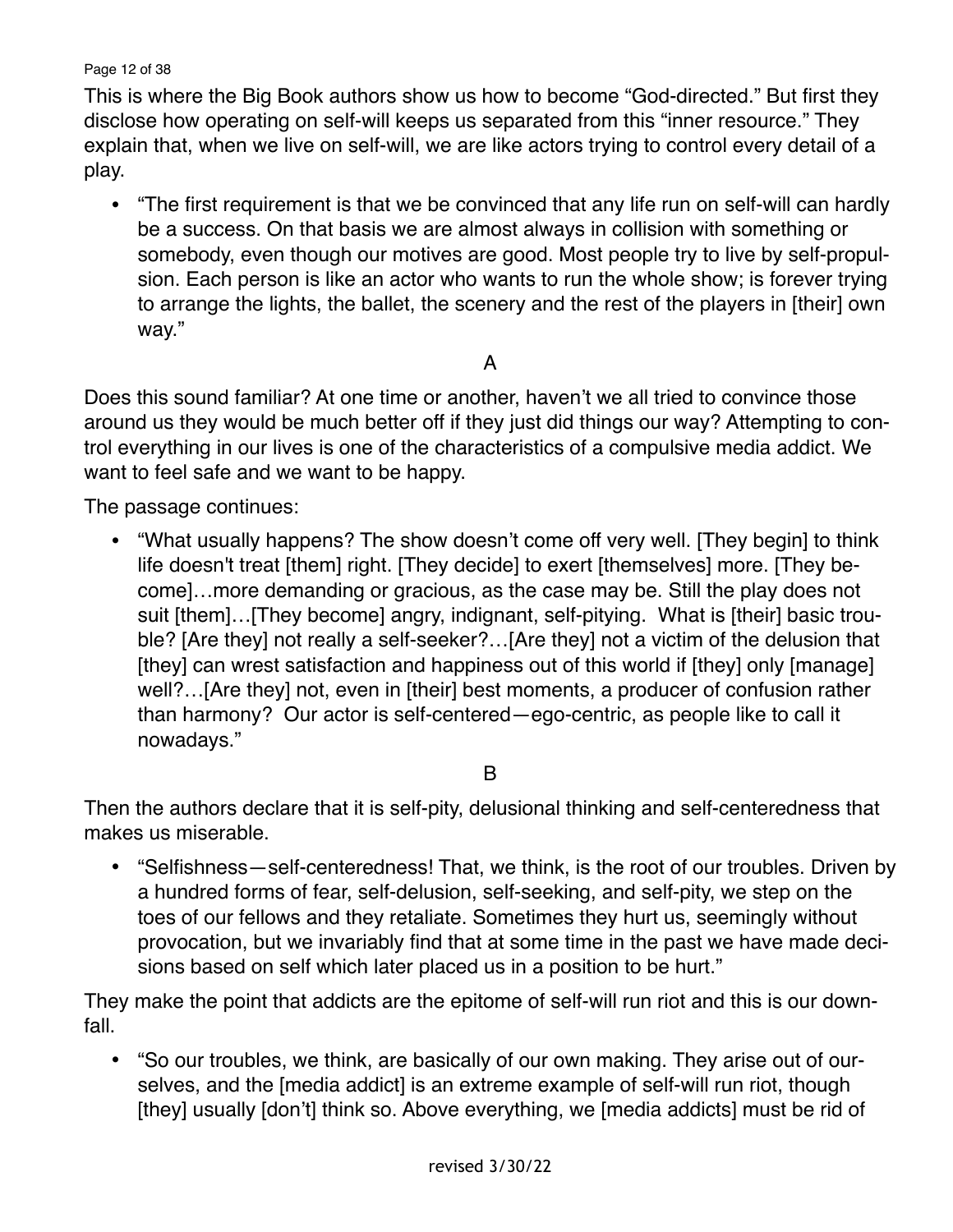this selfishness. We must, or it kills us! God makes that possible. And there often seems no way of entirely getting rid of self without [God's] aid."

#### A

The authors make clear that in order to rid ourselves of this self-centered fear, we need to stop playing God.

• "This is the how and why of it. First of all, we had to quit playing God. It didn't work. Next, we decided that hereafter in this drama of life, God was going to be our Director. [God] is the Principal; we are [God's] agents. [God] is the [Creator], and we are [God's] children. Most good ideas are simple, and this concept was the keystone of the new and triumphant arch through which we passed to freedom."

B

By making God their employer, rather than their egos, the authors found that miracles began to happen.

• "When we sincerely took such a position, all sorts of remarkable things followed. We had a new Employer. Being all powerful, [God] provided what we needed, if we kept close to [God] and performed [God's] work well."

#### A

Now we know our place in God's Universe. Contrary to what we may have thought in the past, the whole world does not revolve around us. Realizing there is a "Power greater than ourselves" is the essence of God-consciousness. As we become aware of the "realm of the Spirit," our lives change.

• "Established on such a footing, we became less and less interested in ourselves, our little plans and designs. More and more we became interested in seeing what we could contribute to life. As we felt new power flow in, as we enjoyed peace of mind, as we discovered we could face life successfully, as we became conscious of [God's] presence, we began to lose our fear of today, tomorrow or the hereafter. We were reborn."

B

Some people may feel that it is weakness to depend upon a Higher Power, but the writers of the Big Book tell us that:

• "We never apologize to anyone for depending upon our Creator. We can laugh at those who think spirituality the way of weakness. Paradoxically, it is the way of strength. The verdict of the ages is that faith means courage. All [people] of faith have courage. They trust their God."

A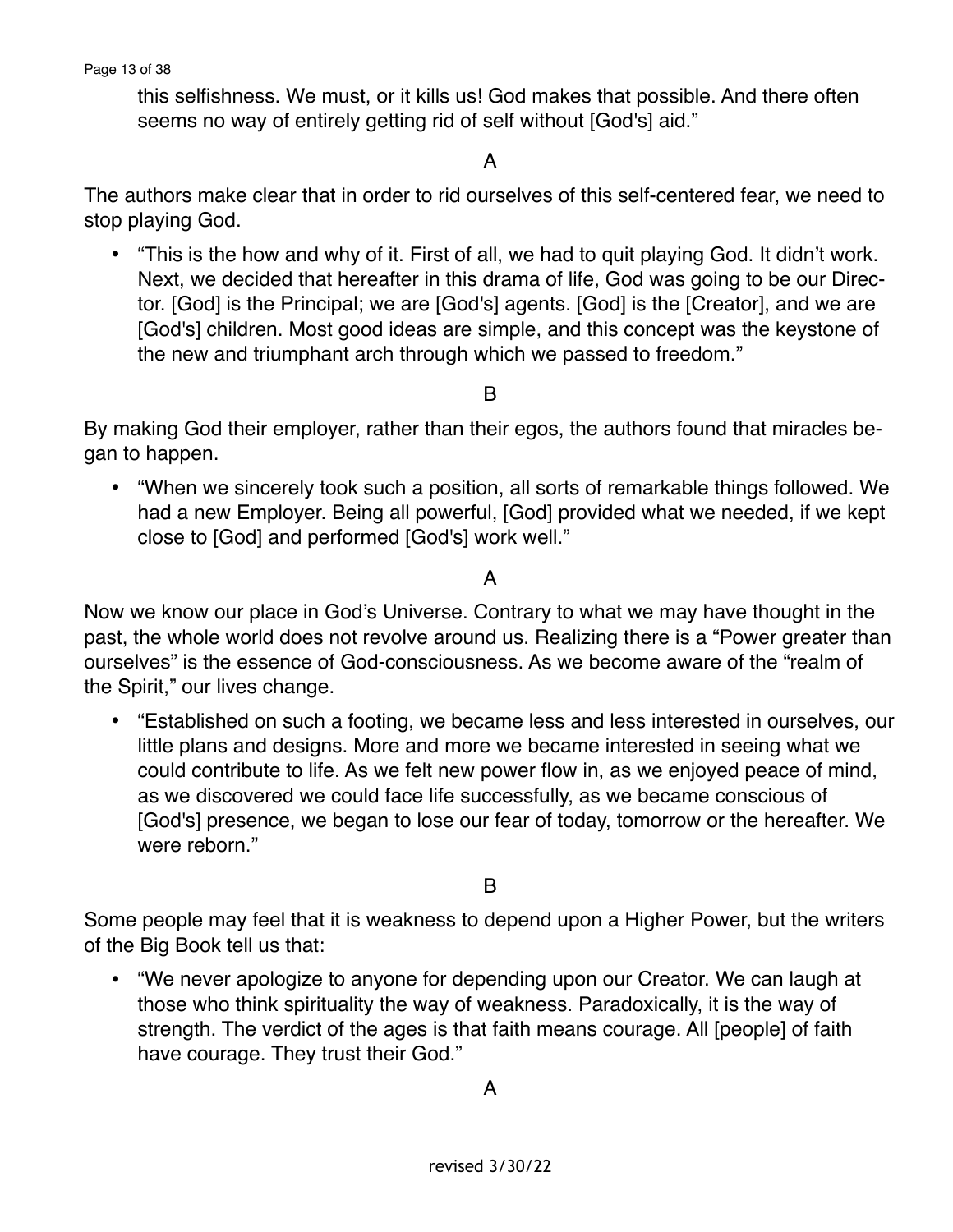Page 14 of 38

It is decision time once again. The Big Book authors tell us that we are now ready to take Step 3 and they provide us with the directions.

• "We found it very desirable to take this spiritual step with an understanding person, such as our [partner], best friend, or spiritual adviser. But it is better to meet God alone than with one who might misunderstand. The wording was, of course, quite optional so long as we expressed the idea, voicing it without reservation. This was only a beginning, though if honestly and humbly made, an effect, sometimes a very great one, was felt at once."

We're here today to take this monumental Step with you right now.

B

Although they say the wording is optional, the authors do provide us with a prayer we can use to take the Third Step. The prayer is on page 63 of the Big Book.

• "God, I offer myself to Thee—to build with me and to do with me as Thou wilt. Relieve me of the bondage of self, that I may better do Thy will. Take away my difficulties, that victory over them may bear witness to those I would help of Thy Power, Thy Love, and Thy Way of life. May I do Thy will always!"

# A

In this Third Step Prayer we are making a decision to do something that does not come naturally to most of us. This prayer is like making a contract, a promise, or a covenant with our Higher Power for the express purpose of being relieved of the bondage of our self-obsessed fears and addictive behaviors.

#### B

We ask our Higher Power to take our difficulties away so that, being victorious, we can show others who have been as lost as we were that there is another way. We are deciding to use our Higher Power rather than self power, to trust in our Higher Power's love for us and others, and to live a spiritual way of life. We decide here and now to allow a Power greater than ourselves to run the show. This is our 2nd chance to stop complying and ultimately SURRENDER. Here are the points this prayer makes:

- First we make an offering. There is a beautiful tradition in many spiritual practices to make offerings; for instance, on an altar you might place flowers, incense, food or wine. Our "offering" to our Higher Power is OURSELVES. In this way we are presenting our Higher Power with the most valuable offering we can give.
- Second, by offering ourselves, we are giving to our Higher Power our talents and skills to build something useful. What we are building is left up to the wisdom of our Higher Power. This means that, from now on, we ask for inspiration in all our life goals, we ask for God's direction.
- Third, we ask for relief from our human frailties and addictions so that we can be a better builder for our Higher Power's cause.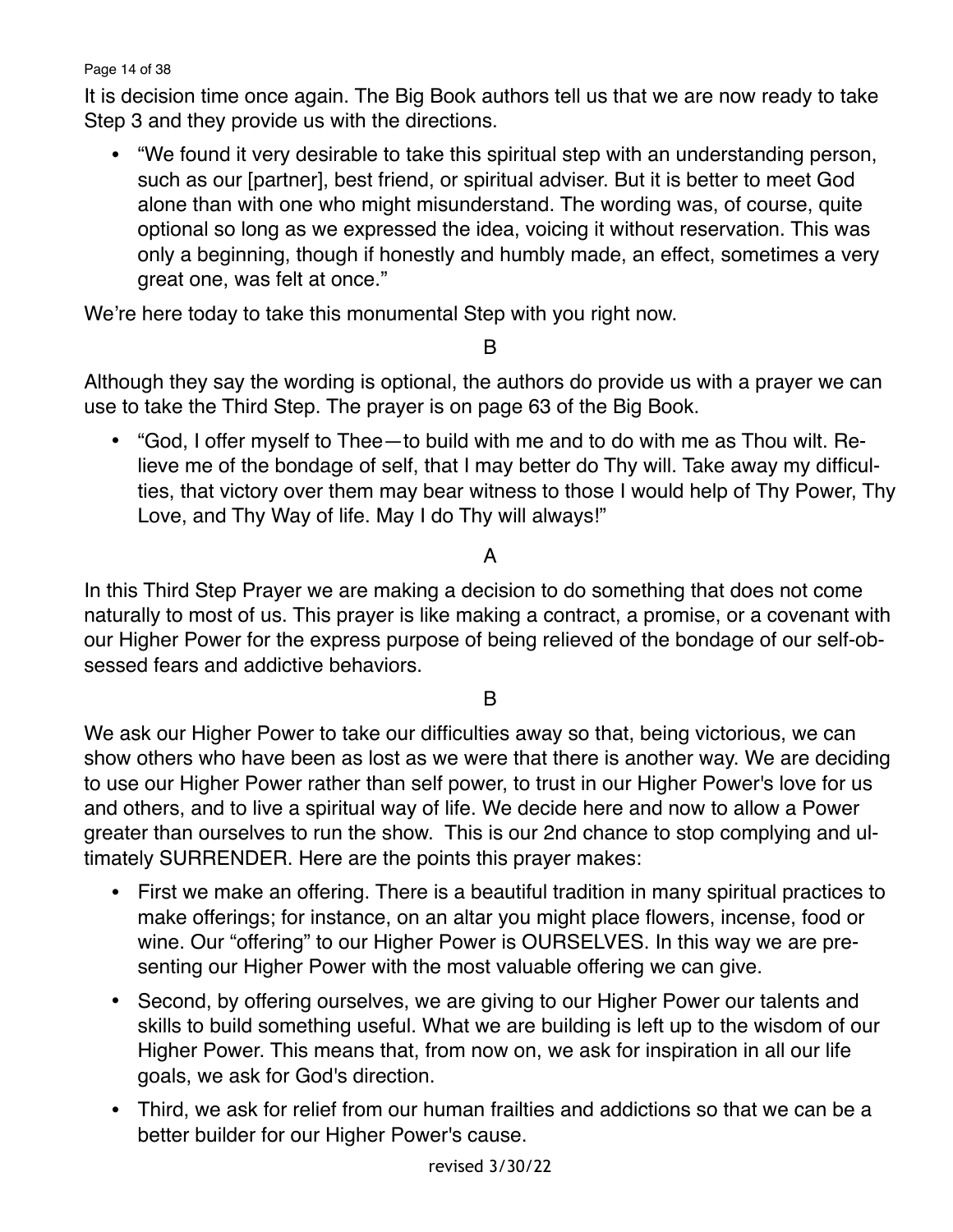Page 15 of 38

- Fourth, we ask that our difficulties and obstacles be taken away so we may give others hope and a precedent of the way God can work miracles in our life.
- Fifth, we are made aware that we help others through the Power of God, that this Power loves us all unreservedly, and that the "Way of Life" we are learning through surrendering our cares to God is a testament of this Love and this Power working in our lives.
- Sixth, we commit to following the guidance of our Higher Power in every part of our lives.

A

Before we take Step Three, we are going to have  $\underline{\phantom{a}}$  B  $\underline{\phantom{a}}$  qualify for 3 minutes on the Third Step and the Third Step Prayer.

#### [B qualifies]

Thank you for qualifying.

We are now going to prepare ourselves to take the Third Step by saying the Third Step Prayer. We will meditate for one minute so we can tune in to our Higher Power before making this important commitment and promise.

#### [Time for 1 minute]

Now, we will each take the Third Step by saying the Third Step Prayer, or a similar type of prayer of your own choice. Each person in the group will say this prayer alone so you can personally feel the covenant you are making and so that we can all witness this trusting relationship you are developing with your Higher Power.

I will start and  $\overline{B}$  will go next, and when I call your name, please say the Third Step Prayer out loud in the language of your choice. Make sure you have this prayer in front of you. If there are different words you wish to use, please feel free. The main objective is to mean this prayer with all your heart.

"God, I offer myself to Thee—to build with me and to do with me as Thou wilt. Relieve me of the bondage of self, that I may better do Thy will. Take away my difficulties, that victory over them may bear witness to those I would help of Thy Power, Thy Love, and Thy Way of life. May I do Thy will always!"

According to the Big Book authors, we have all taken Step Three. We are well on our way to a new life and a new happiness.

B

We will complete this session by introducing the principles of Step Three: "Made a decision to turn our will and our lives over to the care of God as we understood [God]." FAITHFUL-NESS leads to GUIDANCE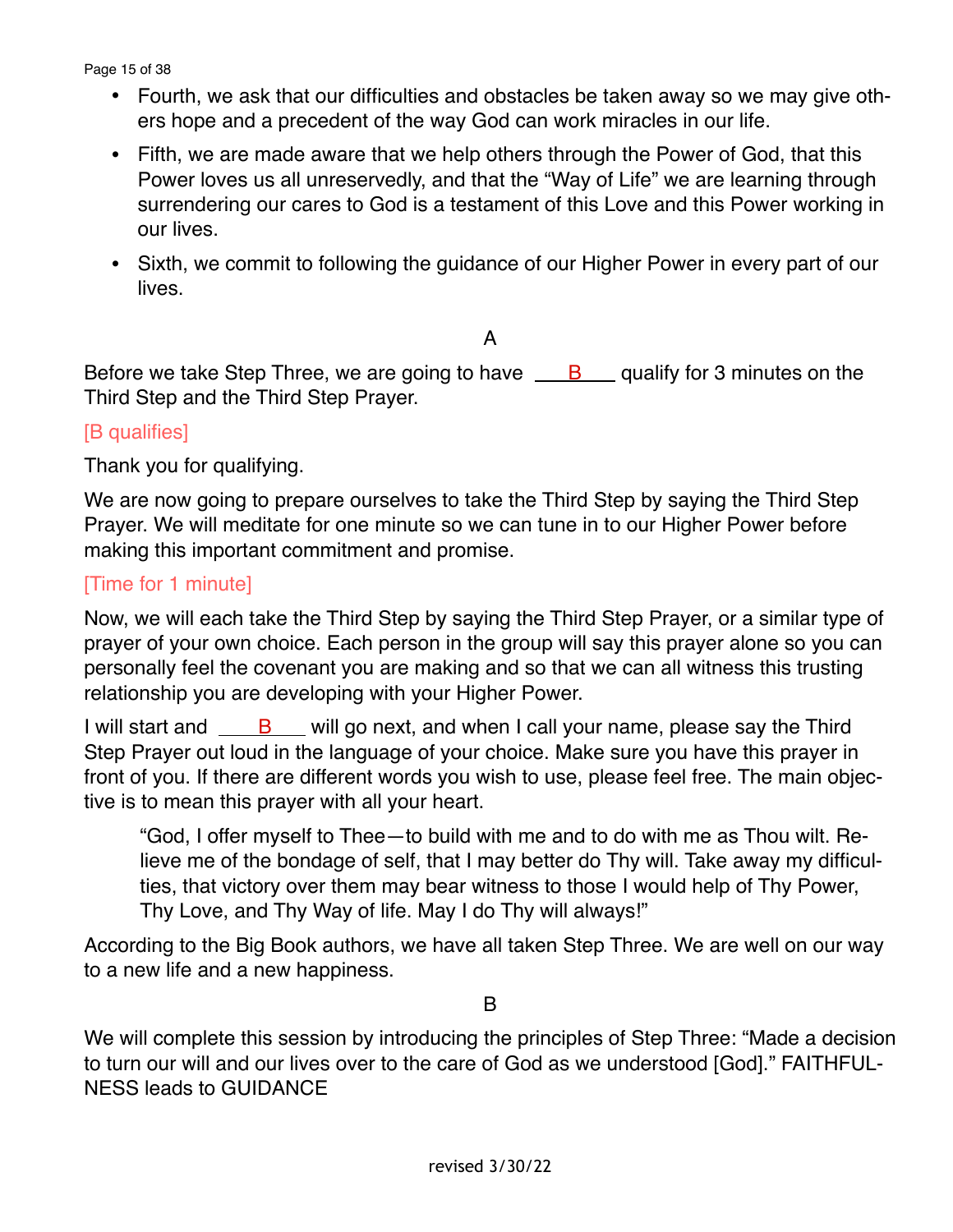Page 16 of 38

- In Step Three, we take our FAITH and BELIEF from Step Two and allow them to blossom into a new kind of FAITHFULNESS. We start to become loyal to something greater than ourselves. As we come to BELIEVE we are willing to make a deeper commitment. FAITHFULNESS means being loyal, constant, unswerving, steadfast, dedicated, and committed. In Step Three we are making the life-changing decision to make a contract or promise with the One Who Has All Power. This is a huge turning point in our recovery.
- When we are FAITHFUL to our Higher Power, we are being FAITHFUL to our true selves. Up to this point we had only been faithful to our media addiction. We now made the decision to abandon this faithfulness to our addiction which was something *purposeless*, and become faithful to something *purposeful*. We made a decision to be faithful to the God of our understanding by allowing this Power to GUIDE and direct our lives. Therefore, FAITHFULNESS leads to GUIDANCE. We could not manage our own lives, but are finding that God could and would if God were sought. GUIDANCE will bring us the power we have been missing. Spiritual GUIDANCE will bring us strength and courage to take the rest of the Twelve Steps.

A

Thank you all for reading. Next week is a special session. We are going to present a method of practicing two-way prayer. Now that we have turned our will and lives over to a God of our understanding, we want to connect to this power right away. We will need a Higher Power's guidance to help us take the rest of the steps.

#### B

#### **Sharing**

We will now open up the room for sharing for 3 minutes each. We will begin with our three readers in the order they read and then I will take more names. (A will keep time)

Reader 1 \_\_\_\_\_\_ Reader 2 \_\_\_\_\_\_\_\_ Reader 3

(Share until 7:40 AM)

## A

That is all the time for sharing we have today.

MAA has no dues or fees. We are self-supporting through our own contributions, which are for the development of MAA literature, costs incurred by the MAA General Service Board, phone and video meeting services and the maintenance of the MAA website at mediaaddictsanonymous.org.

Contributions can be made via PayPal on the MAA website. Please consider donating as we are a new group and need your support. (Repeat website)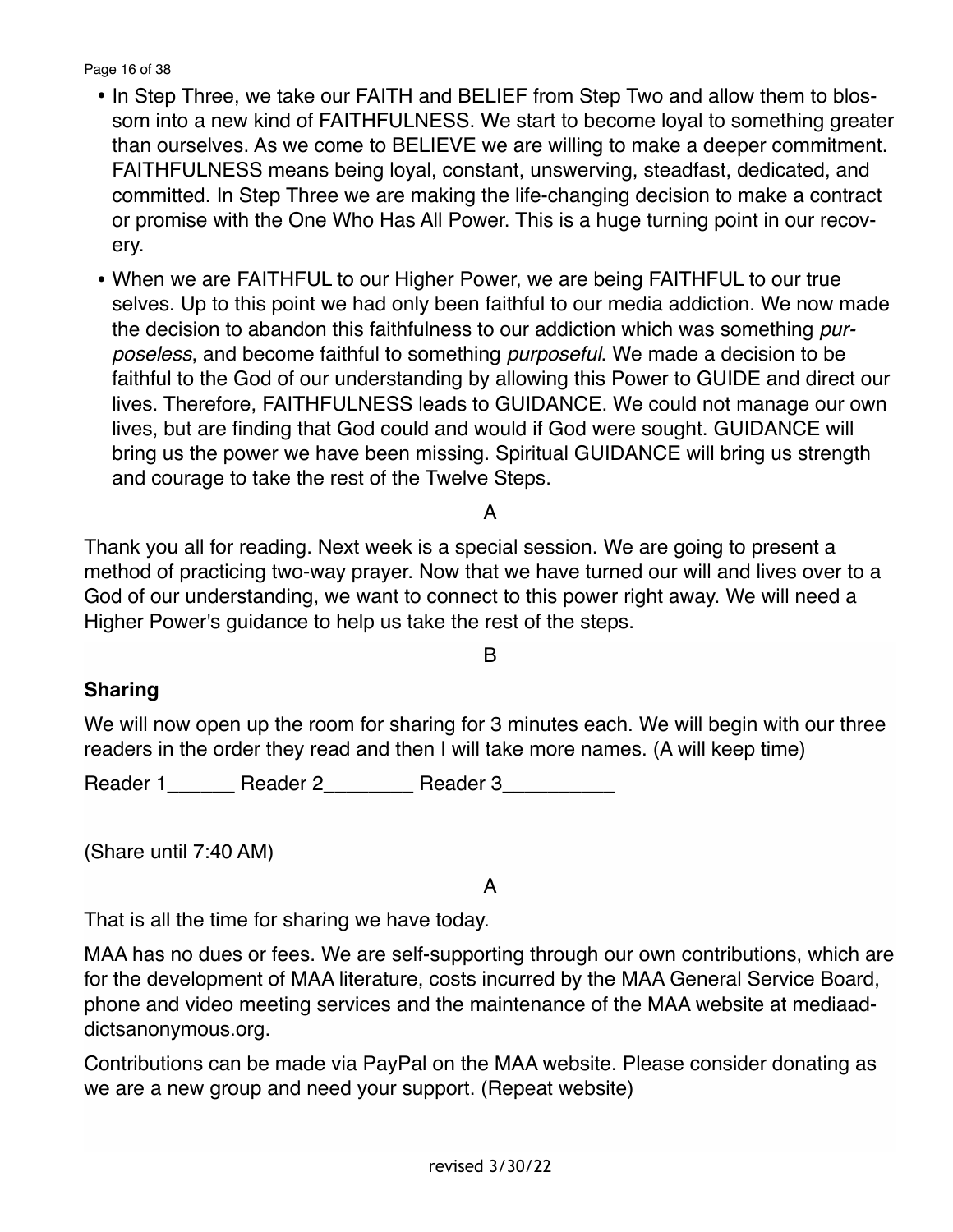Page 17 of 38

Right now Media Addicts Anonymous International has daily open meetings. You will find that information on the MAA website.

Before we close the meeting, we encourage you to exchange names for outreach. If you want to contact someone you heard on today's meeting or are looking for a sponsor or media sobriety partner, please use the chat room to connect with other members.

#### **Closing:**

In closing, the opinions expressed here today are strictly those of the individuals who gave them. The things we have heard here are spoken in confidence and should be treated as confidential. We do not take outside the meeting whom we hear at the meeting. If we try to absorb what we have heard, we are bound to gain a better understanding of the way to handle our problems and begin to change our lives. Let us talk to each other, reason things out with someone else, and let there be no gossip or criticism of one another, but only Love, Understanding, and Fellowship.

B

This ends this session of Before & Beyond Back-to-Basics. To close, please join us in the WE VERSION of the "Serenity Prayer."

*God grant us the serenity to accept the things we cannot change, courage to change the things we can, and wisdom to know the difference.*

Are there any questions about Beyond Back-to-Basics or MAA?

(A & B field questions)

\*\*\*\*\*\*\*\*\*\*\*\*\*\*\*\*\*\*\*\*\*\*\*\*\*\*\*\*\*\*\*\*\*\*\*\*\*\*\*\*\*\*\*\*\*\*\*\*\*\*\*\*\*\*\*\*\*\*\*\*\*\*\*\*\*\*\*\*\*\*\*\*\*

**SESSION SEVEN-Two-Way Prayer— HOW TO TALK TO GOD Week 3**

A

Welcome to the second month and seventh session of "Before & Beyond Back to Basics— A Design for Living" meetings for media addicts. Please put down all non-essential electronic media while participating in these sessions. By focusing on this meeting without distractions you will be able to access the recovery power of what these Back-to-Basics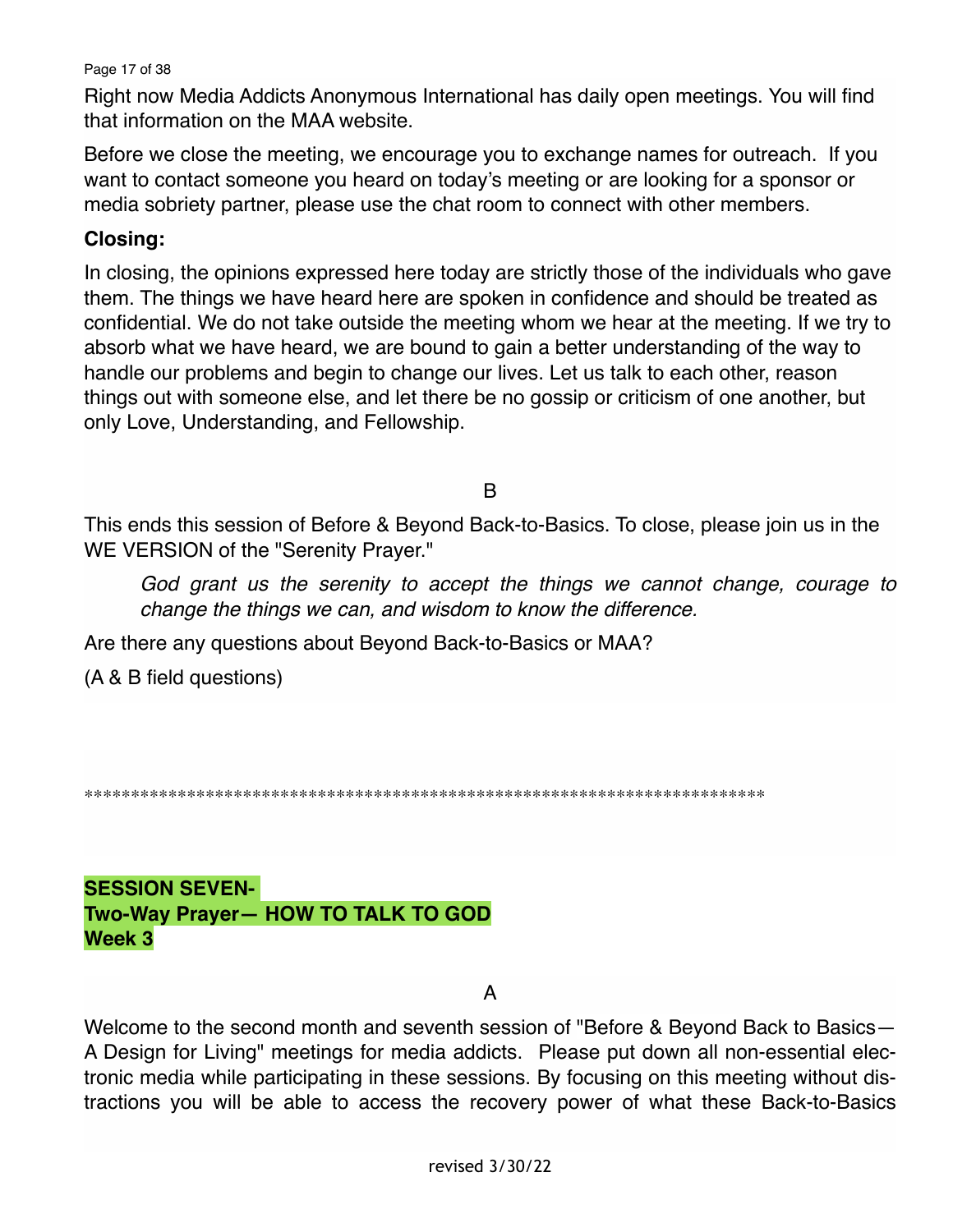Page 18 of 38

meetings offer. We ask that if you are speaking or reading that you allow us to see you in Zoom.

My name is A<sub>\_\_</sub>, and I am \_\_\_\_B<sub>\_\_\_\_</sub>. We are recovered members of Media Addicts Anonymous and we are your Group Sponsors.

We have asked boost to lead us all in the Third Step Prayer:

"God, I offer myself to Thee—to build with me and to do with me as Thou wilt. Relieve me of the bondage of self, that I may better do Thy will. Take away my difficulties, that victory over them may bear witness to those I would help of Thy Power, Thy Love, and Thy Way of life. May I do Thy will always!"

Thank you \_\_\_\_\_\_. Let's review what we have accomplished so far. We admitted that we were powerless over our compulsive media habits and that our media addiction made us unable to manage our own lives.

B

We found within ourselves the willingness to believe in the possibility that a Higher Power could actually take away our compulsive desire for media and bring us back to a balanced and sane mind.

#### A

Then we took a huge leap of faith, and made a decision to be faithful to this spiritual Power. We made a contract or covenant to turn our will and lives over to our Higher Power and let our lives be guided by this Power. We decided to allow this Power to love us, show us how to serve, give us victory over our hardships, and be a light for others by giving them hope so they, too, can be relieved of the bondage of fear and addiction.

B

Taking these first three steps is the beginning of the process of experiencing the personality change sufficient to not only recover from media addiction but also to be rocketed into a new spiritual dimension. By saying the Third Step Prayer, we have all talked to God. Prayer is the act of talking to God. But how do we listen to God? How do we hear answers to our prayers? Now that you have taken the first three steps, we invite you to start taking some quiet time every day to connect with your Higher Power. Today we are going to show you how to connect with this new God-consciousness by teaching you how to listen to your Higher Power.

#### A

Normally this lesson would be presented as part of **Step Eleven**: *Sought through prayer and meditation to improve our conscious contact with God as we understood God, praying only for knowledge of God's will for us and the power to carry that out.* We have found that to take Steps 4-10 successfully, we really need the help of our Higher Power to guide us through them. Therefore, we have placed this lesson after Step Three. We wish to give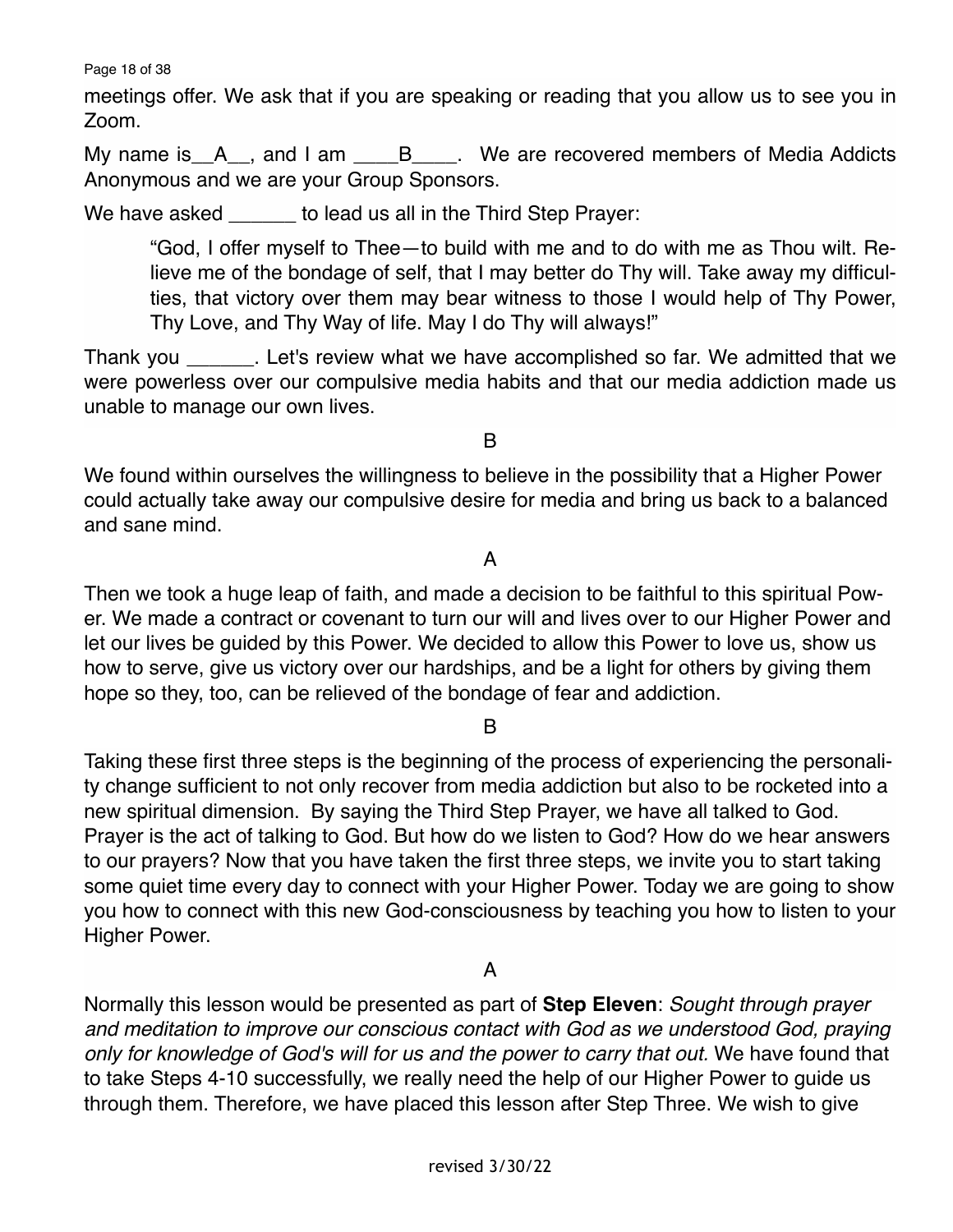Page 19 of 38

you this information now, so you can start to practice these methods and begin to hear the still small voice of your Higher Power.

## B

## HOW TO LISTEN TO GOD

In the late 1930s, a friend of Dr. Bob's wrote a short essay titled, How to Listen to God.

[Written in the late 1930's by John E. Batterson (personal friend of Dr. Bob's—co-founder of A.A.); distributed by Wally P., Archivist/Historian/Author]

This pamphlet gave clear instructions on how to practice what we call "Two-Way Prayer." This pamphlet, while being slightly dated, still contains universal spiritual principles that can be applied by "anyone or everyone interested in a spiritual way of life." We invite you to use some of these suggestions as you conduct your daily "quiet time."

## A

Prayer is talking to God, and meditation is listening to God. In the opening paragraphs the author states that, "Prayer and Meditation" will change our lives:

• "These are a few simple suggestions for people who are willing to make an experiment. You can discover for yourself the most important and practical thing any human being can ever learn—how to be in touch with a Power greater than yourself. All that is needed is the willingness to try it honestly. Every person who has done this consistently and sincerely has found that it really works."

We too have found that consistently practicing two-way prayer really "works, if we have the proper attitude and work at it." With time and practice, it will "gradually become a working part of the mind."

#### B

Before we go further into this pamphlet, let's talk about the elephant in the room. Some of you may be feeling uncomfortable that we are bringing up the topic of talking to God. Maybe your conception of God does not fit into the idea or possibility that you would even receive information or inspiration from a source greater than yourself.

#### A

Some of you may feel that God has better things to do than to talk to you. You assume that you would not be worthy enough to have a close relationship with the "One who has all power" because this power does not deal in petty problems like your own. You may think that people who talk to God are crazy.

#### B

Some of you will have a knee-jerk reaction when we talk about anything that may sound as if we are defining God in a certain way, much like one might feel if they were being asked to join a religious cult.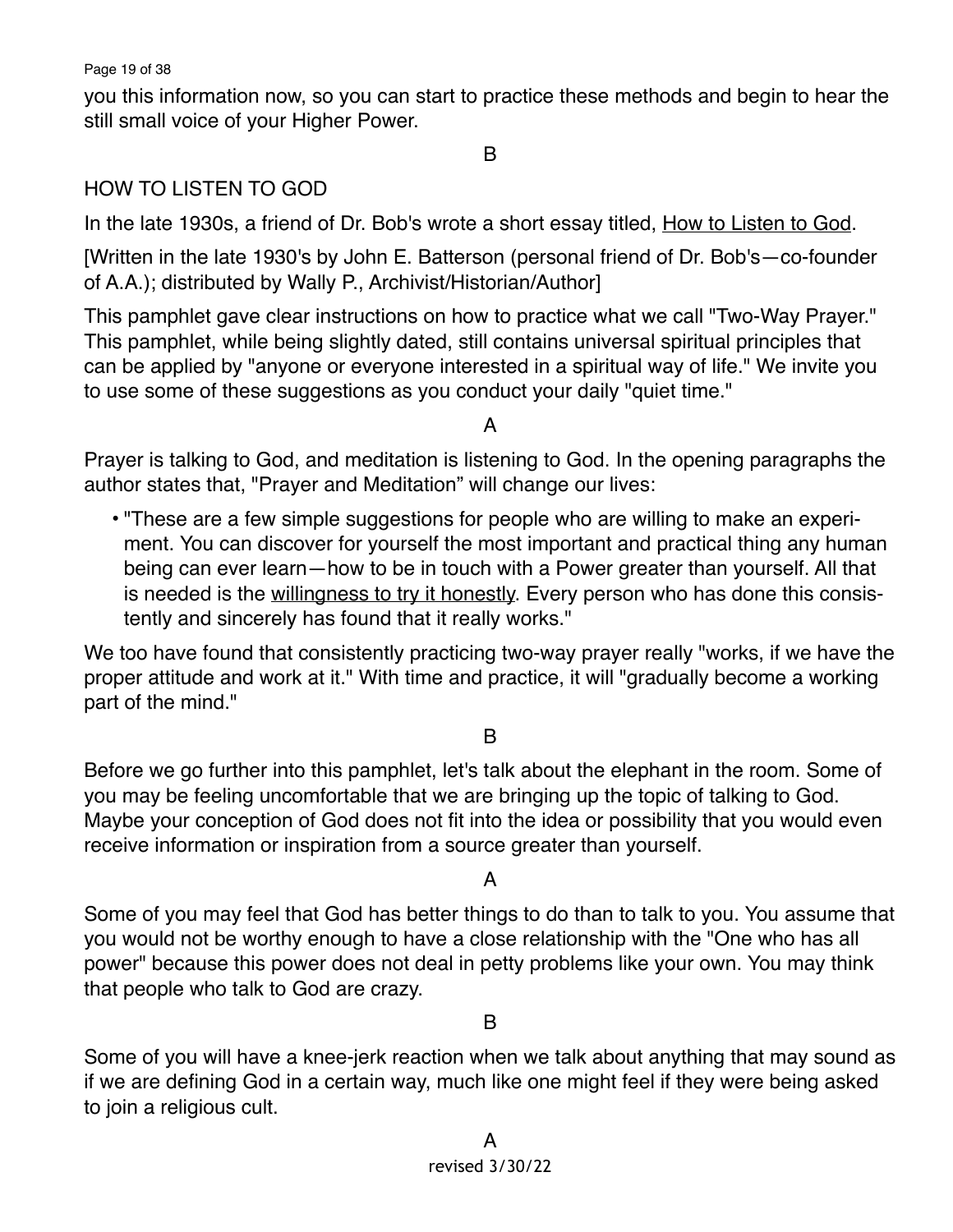Page 20 of 38

Or some of you may be so angry with God and religion that it feels like we are opening up a wound that has not yet healed for you.

#### B

We are not asking you to believe anything. We are asking you to try something. It may seem like magical thinking to actually find a way to hear the voice of a Power greater than yourself, but we who have kept at this method consistently have had some real breakthroughs. Our Two-way Prayer sessions have been the source of deep solace. They have brought relief and clarity into our lives.

## A

One of our members was having a difficult time with her image of God. She felt that her Higher Power was judgmental of her and punitive, and she did not trust that her problems could be solved by this Power. An experienced member told her: "You need to get a better Higher Power, because your conception is limiting you and your recovery." She had never realized that she could actually be limiting God.

#### B

We are going to introduce some possibilities of a Higher Power that, if you feel so inclined to allow in, has those qualities that can provide you with comfort, knowledge, and power to manifest your soul's purpose. One that has the power to help you in every part of your life.

#### A

So, please check out these qualities of a Higher Power. Take what you like and leave the rest. Remember, we are still talking about the God of YOUR understanding. We invite you to upgrade your Higher Power to something truly vital and fulfilling and to set aside all you think you know about God and see if there is something more to discover. Here are some ideas to consider:

- 1. Your Higher Power is alive. Your Higher Power always has been and always will be.
- 2. Your Higher Power knows everything. Your Higher Power can do anything.
- 3. Your Higher Power can be everywhere at the same time.
- 4. You can't see or touch your Higher Power but this Power can touch you, is with you, beside you and surrounding you. Your Higher Power fills the room where you are right now.
- 5. Your Higher Power is in you right now; in your heart.
- 6. Your Higher Power cares very much for you, is interested in you, has a plan for your life and has an answer for every need and problem you face.
- 7. Your Higher Power will tell you all that you need to know, but may not always tell you all that you want to know.
- 8. Your Higher Power will help you do anything that your Higher Power inspires you to do.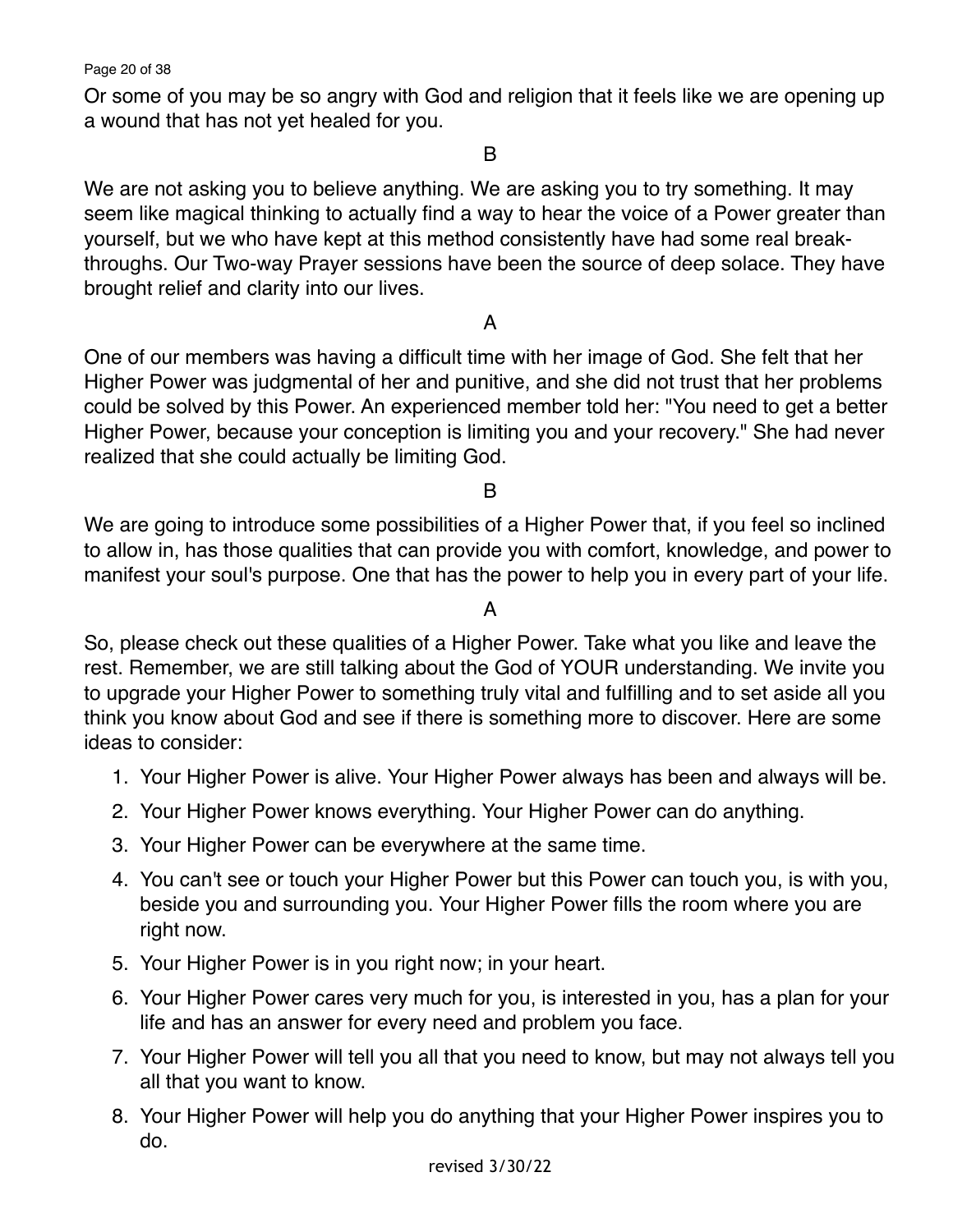To hear the God of your own understanding, we suggest trying the following:

- Be quiet and still
- Listen
- Be honest about every thought that comes
- Test the thoughts to be sure that they come from your Higher Power
- Sincerely follow through with the guidance that comes

#### A

With these basic ideas as a back drop, here are specific suggestions on *How to Listen to God:*

1. Take Time

Find a place and time where you can be alone, quiet, and undisturbed. Most people have found that early morning is the best time. Have with you some paper and a pen or pencil. We are creating an intimate relationship with the God of our understanding and all relationships need time and attention.

#### 2. Relax

Sit in a comfortable position. Consciously relax all your muscles. Be loose. There is no hurry. There needs to be no strain during these minutes. God cannot get through to us if we are tense and anxious about later responsibilities.

#### 3. Tune In

Open your heart to your Higher Power. Either silently or aloud, say to God, in a natural way, that you would like to find the plan for your life, that you want God's answer to the problem or situation that you are facing now. Be definite and specific in your request.

#### 4. Listen

Be still, quiet, relaxed, and open. Let your mind go "loose." Let God do the talking. Thoughts, ideas, and impressions will begin to come into your mind and heart. Be alert and aware and open to every thought.

#### 5. Write!

Here is the important key to the whole process. Write down everything that comes into your mind. Everything. Writing is simply a means of recording so that you can remember later. Don't sort out or edit your thoughts at this point.

Don't say to yourself: This thought isn't important; this is just an ordinary thought; this can't be guidance; this isn't nice; this can't be from my Higher Power; this is just me thinking.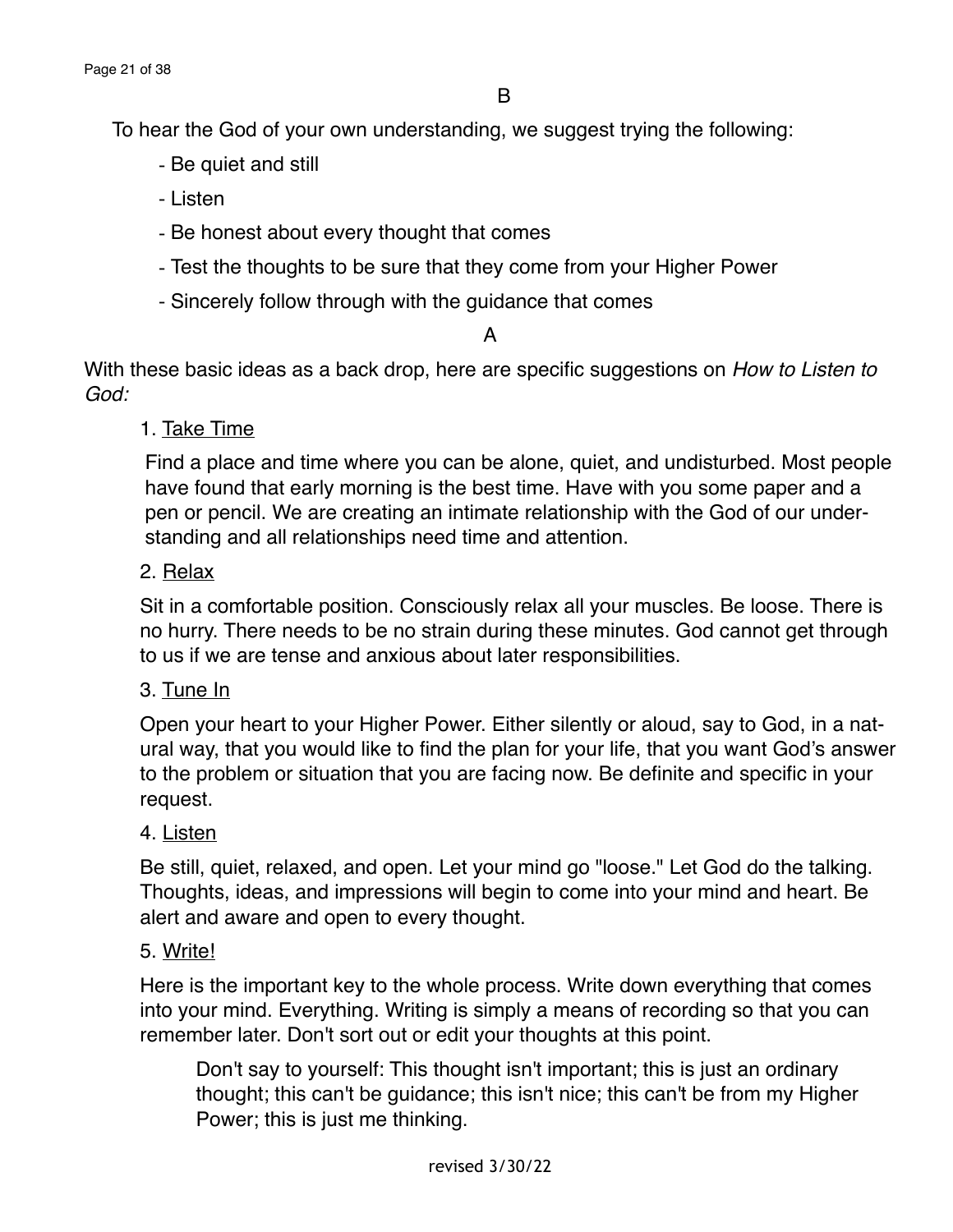Write down everything that passes through your mind:

- Names of people
- Things to do
- Things to say
- Things that are wrong and need to be made right

Write down everything: good thoughts—bad thoughts; comfortable thoughts uncomfortable thoughts; "holy" thoughts—"unholy" thoughts; sensible thoughts—"crazy" thoughts.

Be honest! Write down everything! A thought comes quickly, and it escapes even more quickly unless it is captured and put down on paper.

## 6. Test

When the flow of thoughts slows down, stop writing. Take a good look at what you have written. Not every thought we have comes from God, so we need to test our thoughts. Here is where the written record helps us.

- a. Are these thoughts completely honest, pure, unselfish and loving?
- b.Are these thoughts in line with our duties to our family and to our community?
- c. Are these thoughts in line with our understanding of the teachings found in our spiritual literature?

## 7. Check

When in doubt and when it is important, ask another person who is living two-way prayer what they think about this thought or action. More light comes in through two windows than one. Someone who also wants God's plan for our lives may help us see more clearly.

Talk over together what you have written. Many people do this. They tell each other what guidance has come. This is the secret of unity.

## 8. Follow the Guidance

Carry out the thoughts that have come. You will only be sure of guidance as you follow through with it. A rudder will not guide a boat until the boat is moving. As you follow the guidance, very often the results will convince you that you are on the right track.

## 9. Blocks

What if I don't seem to get any definite thoughts? God's guidance is as freely available as the air we breathe. If I am not receiving thoughts when I listen, the fault is not God's.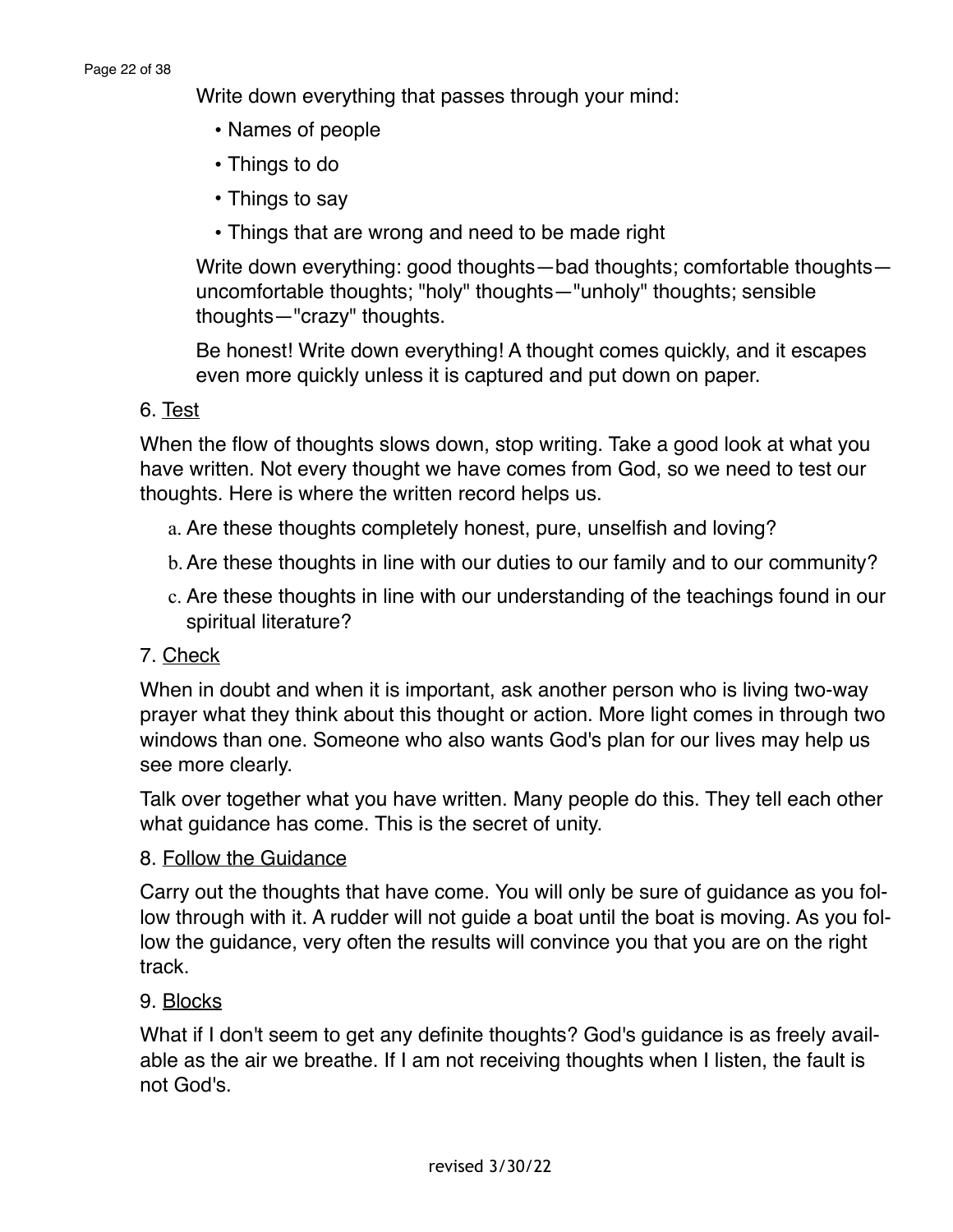This is where I check to see if there is something I will not do; something wrong in my life that I will not face and make right; a habit or indulgence I will not give up; a person I will not forgive; a wrong relationship in my life I will not give up; a restitution I will not make; or something my Higher Power has already told me to do that I will not follow through with.

I need to check these points honestly and then try listening again.

10. Mistakes

Suppose I make a mistake and do something in the name of God that isn't right? Of course, we all make mistakes. We are human; however, God will always honor your sincerity.

God will work around and through every honest mistake we make. Our Higher Power will help us make it right. But remember this: sometimes when we do God's will, someone else may not like it or agree with it. When there is opposition, it doesn't always mean you have made a mistake.

Suppose I fail to do something that I have been told and the opportunity to do it passes? There is only one thing to do. Make it right with God. Tell God you're sorry. Ask God to forgive you, then accept God's forgiveness and begin again. God is not impersonal. God understands us far better than we do. (Aside: My addiction knows me better than I know and understand my media addiction. Therefore, isn't it wonderful to have a friend who knows and understands me far better than my addiction understands me?)

#### 11. Results

We never know what swimming is like until we get in the water and try. We will never know what two-way prayer is like until we sincerely try it. Every person who has tried this honestly finds that a wisdom, not their own, comes into their minds and that a Power greater than human power begins to operate in their lives. It is an endless adventure.

#### A

There is a way for everyone, everywhere, to listen to God. Anyone can be in touch with their Higher Power if they fulfill the above conditions. When you listen, your Higher Power speaks. When you follow the guidance, you Higher Power helps you act. This is referred to as "the law of prayer." God's plan for this world goes forward through the lives of ordinary people like us who are willing to be directed by a Power greater than ourselves.

We are now going to have the opportunity to practice two-way prayer together.  $\Box$  B will lead us in a guided meditation and two-way prayer.

#### B

GUIDED TWO-WAY PRAYER MEDITATION—this is about an 8-10 minute meditation.

[Please go slow enough so that participants will have the time to drop in]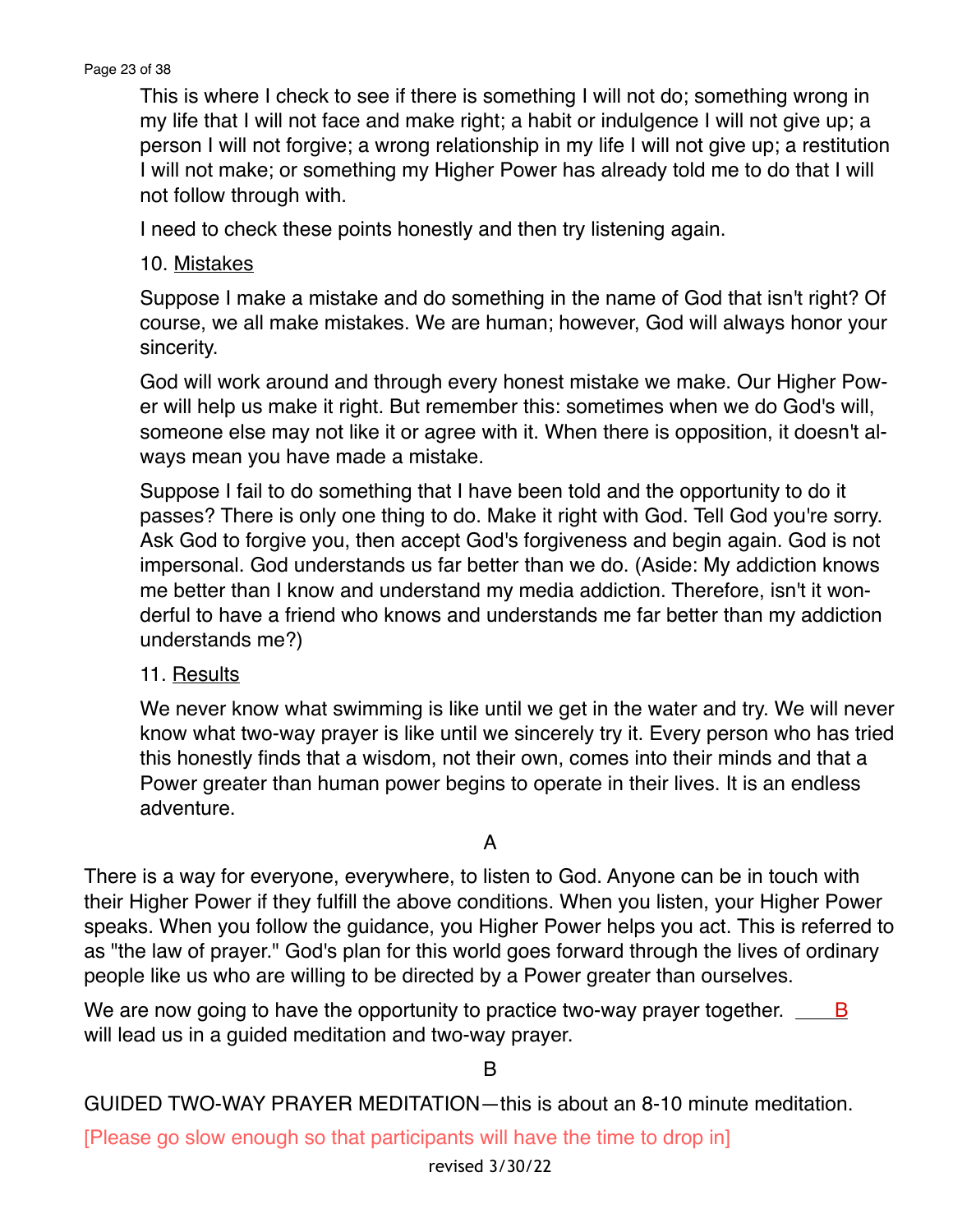Page 24 of 38

Please sit as comfortable as you can and close your eyes.

Take 3 deep breaths.

First inhale through the nose and exhale out the mouth.

## [pause 10 seconds]

For the next few minutes have no problems and no worries. There is plenty of time for that later. They will always be there later. But just for this little while, while we practice our meditation today, have nothing to worry about.

And notice how it feels to not have anything to worry about. Notice what it feels like to let the body move into deep relaxation.

Allow your shoulders to relax.

Relax your jaw, relax your tongue and forehead.

Relax the muscles between your eyebrows.

Relax the muscles around your nose and mouth.

Relax your scalp and the back of your neck.

#### (pause)

Relax your shoulders and position them above your hips.

Experience the strength between your shoulder blades.

Notice the strength in your lower back.

#### (pause)

Relax the muscles in your thighs.

Relax the muscles in your shins and ankles; relax the bottoms of your feet.

Feel the relaxation in your toes.

Feel the whole body now completely relaxed and now let go completely.

#### (pause)

Relax and breathe.

#### (pause)

Breathe and relax.

#### (pause 3 seconds)

Allow yourself to accept yourself just the way you are just this minute.

Allow yourself to accept your body just as it is right this minute.

Allow yourself to accept your life just as it is right now.

Allow yourself to accept other people in your life just as they are right now.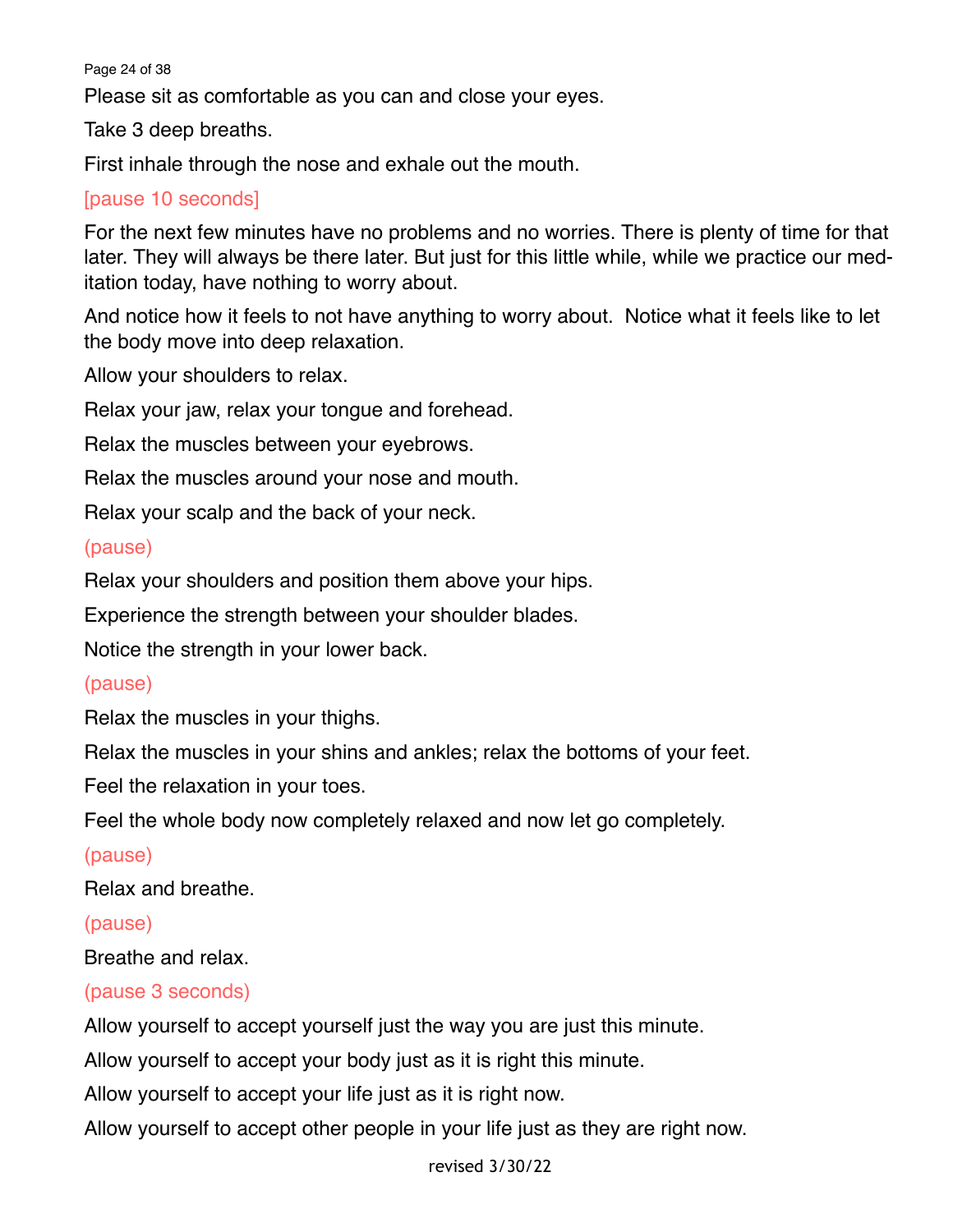Page 25 of 38

Let go of everything you think you know about yourself and others.

Let go of everything you think you know about God.

Open your heart and your mind to see yourself and your life more clearly.

See yourself in a neutral way, open to all possibility.

## (pause 10 seconds)

Now begin to feel the presence of a Higher Power within you, meeting you deep within.

Feel your Higher Power's presence in your heart.

Feel the love, wisdom, gentleness and joy of your Higher Power resting in the warmth and the strength of your own heart. (repeat)

## (pause 15 seconds)

During this guided meditation, we focus on gaining access to what our Higher Power's vision is for our lives, for this day, for right now.

With a calm mind and peaceful heart, ask your Higher Power: "What is your vision for me today?"

"What is your will for my life?"

Focus in and listen. (repeat)

(pause 5 seconds)

Open your heart to your Higher Power.

Ask for answers to the problem or situation that you are facing today.

Be definite and specific in your request.

(pause 10 seconds)

Listen and breathe.

Be still, quiet, and open.

(pause 10 seconds)

Let your mind go "loose."

Let your Higher Power do the talking.

#### (pause 10 seconds)

Thoughts, ideas, and impressions will begin to come into your mind and heart.

Be alert and aware and open to every one of them.

## (pause 30 seconds)

If you feel your mind wandering or if you have distracting thoughts, that's completely natural. It happens. Just let them go.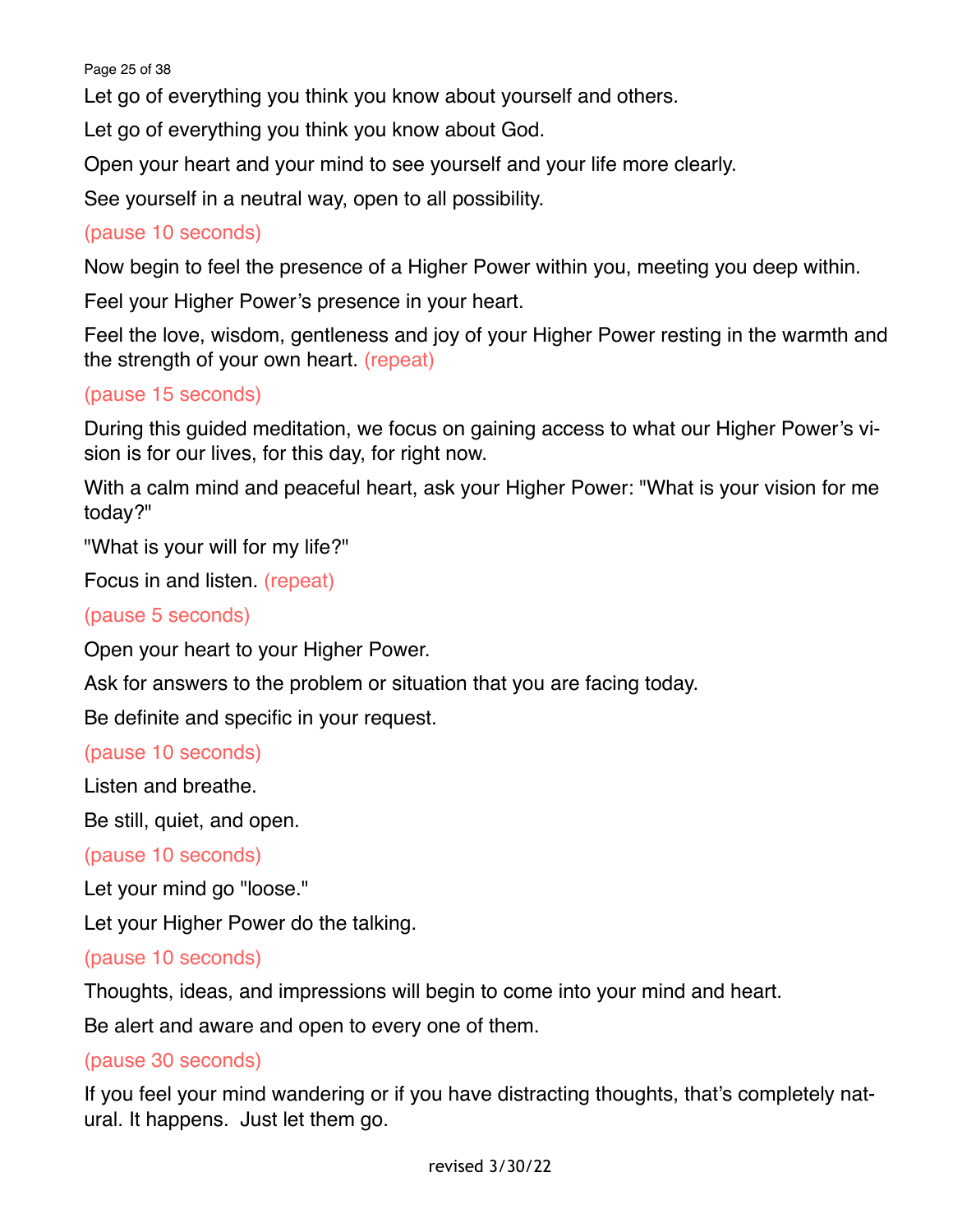Page 26 of 38

Return to the calm in your mind and the peace in your heart and ask your Higher Power again: "What is your vision for me today?"

"What is your will for my life?"

(pause 5 seconds)

Listen and breathe.

Breathe and listen.

#### (pause 60 seconds)

Continue to reach out with your mind and heart to your Higher Power. Feel the calm and peace in your heart.

Let the little thoughts go; let all of the thoughts go.

Return to the strength and warmth of your beating heart and ask your Higher Power again:

"What is your vision for me today? What is your will for my life?"

## (pause 5 seconds)

Listen and breathe.

Breathe and listen.

## (pause 30 seconds)

Now, with your eyes still closed, hold on to the feeling or image that you have experienced.

Look at that vision in your mind's eye; feel your Higher Power's response in your heart.

Whatever you received in your meditation, accept this gift and commend yourself for nurturing yourself in this way, for choosing to be with and depend upon your Higher Power.

#### (pause 5 seconds)

Now, gently open your eyes and revive your body. Roll your shoulders and stretch.

#### (pause 2 seconds)

Rub your hands together and then hold them to your heart. Take in a deep breath, and smile.

#### (pause 3 seconds)

This concludes the Guided Meditation.

B

We will now write down any thoughts or ideas you received during your guided meditation. We will take 2 minutes to write.

## (Time 2 minutes)

Now let's take some time to share what guidance you received. Who is willing to share what they have written? [1 min each or as time allows]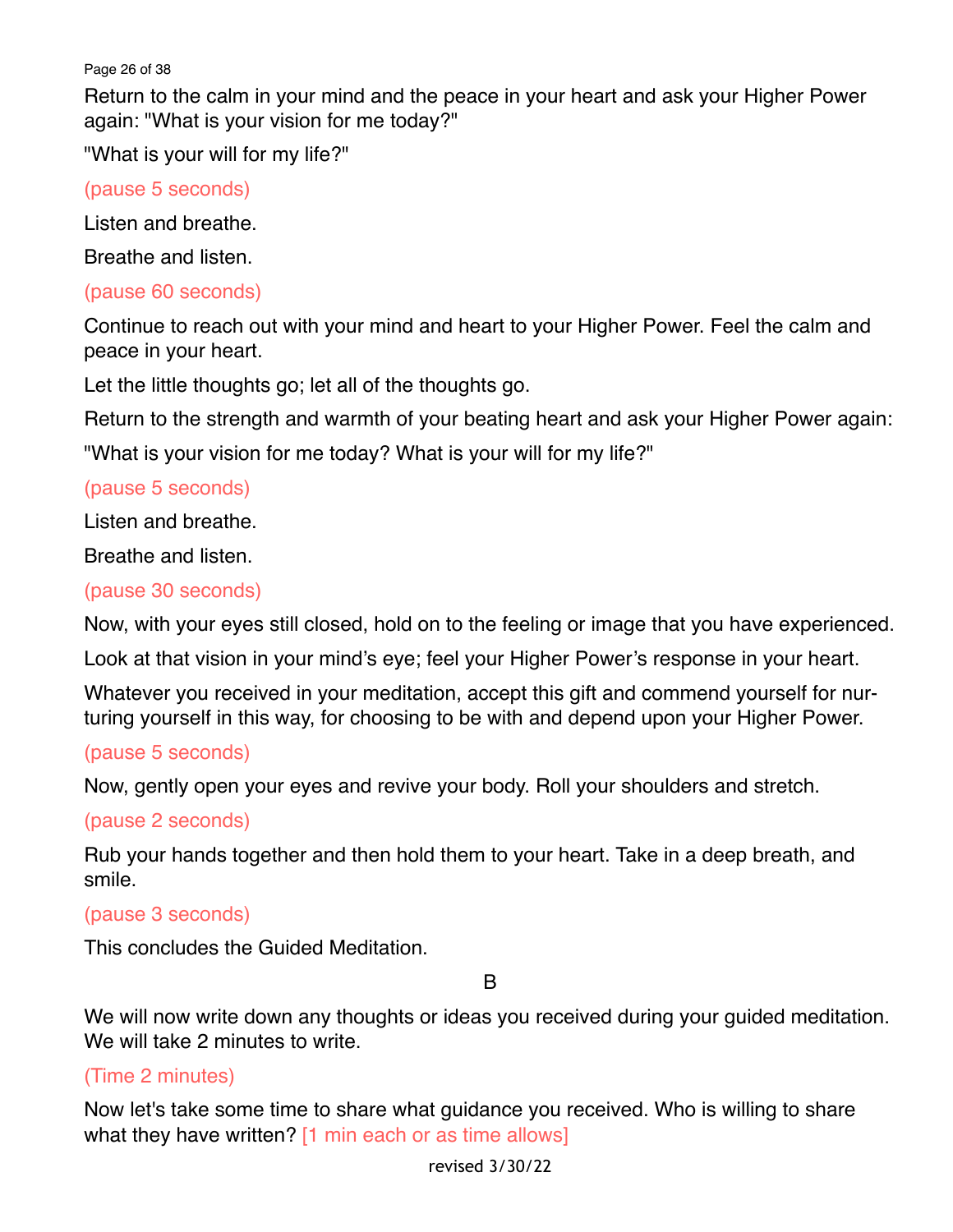#### (Share until 7:40 AM)

That is all the time for sharing we have today. Please begin to practice two-way prayer on your own.

MAA has no dues or fees. We are self-supporting through our own contributions, which are for the development of MAA literature, costs incurred by the MAA General Service Board, phone and video meeting services and the maintenance of the MAA website at mediaaddictsanonymous.org.

Contributions can be made via PayPal on the MAA website. Please consider donating as we are a new group and need your support. (Repeat website)

Right now Media Addicts Anonymous has daily open meetings. You will find that information on the MAA website.

Before we close the meeting, we encourage you to exchange names for outreach. If you want to contact someone you heard on today's meeting or are looking for a sponsor or media sobriety partner, please use the chat room to connect with other members.

## **Closing:**

In closing, the opinions expressed here today are strictly those of the individuals who gave them. The things we have heard here are spoken in confidence and should be treated as confidential. We do not take outside the meeting whom we hear at the meeting. If we try to absorb what we have heard, we are bound to gain a better understanding of the way to handle our problems and begin to change our lives. Let us talk to each other, reason things out with someone else, and let there be no gossip or criticism of one another, but only Love, Understanding, and Fellowship.

B

To close, please join us in the WE VERSION of the "Serenity Prayer."

*God grant us the serenity to accept the things we cannot change, courage to change the things we can, and wisdom to know the difference.*

Are there any questions about Beyond Back-to-Basics or MAA?

(A & B field questions)

\*\*\*\*\*\*\*\*\*\*\*\*\*\*\*\*\*\*\*\*\*\*\*\*\*\*\*\*\*\*\*\*\*\*\*\*\*\*\*\*\*\*\*\*\*\*\*\*\*\*\*\*\*\*\*\*\*\*\*\*\*\*\*\*\*\*\*\*\*\*\*\*\*\*\*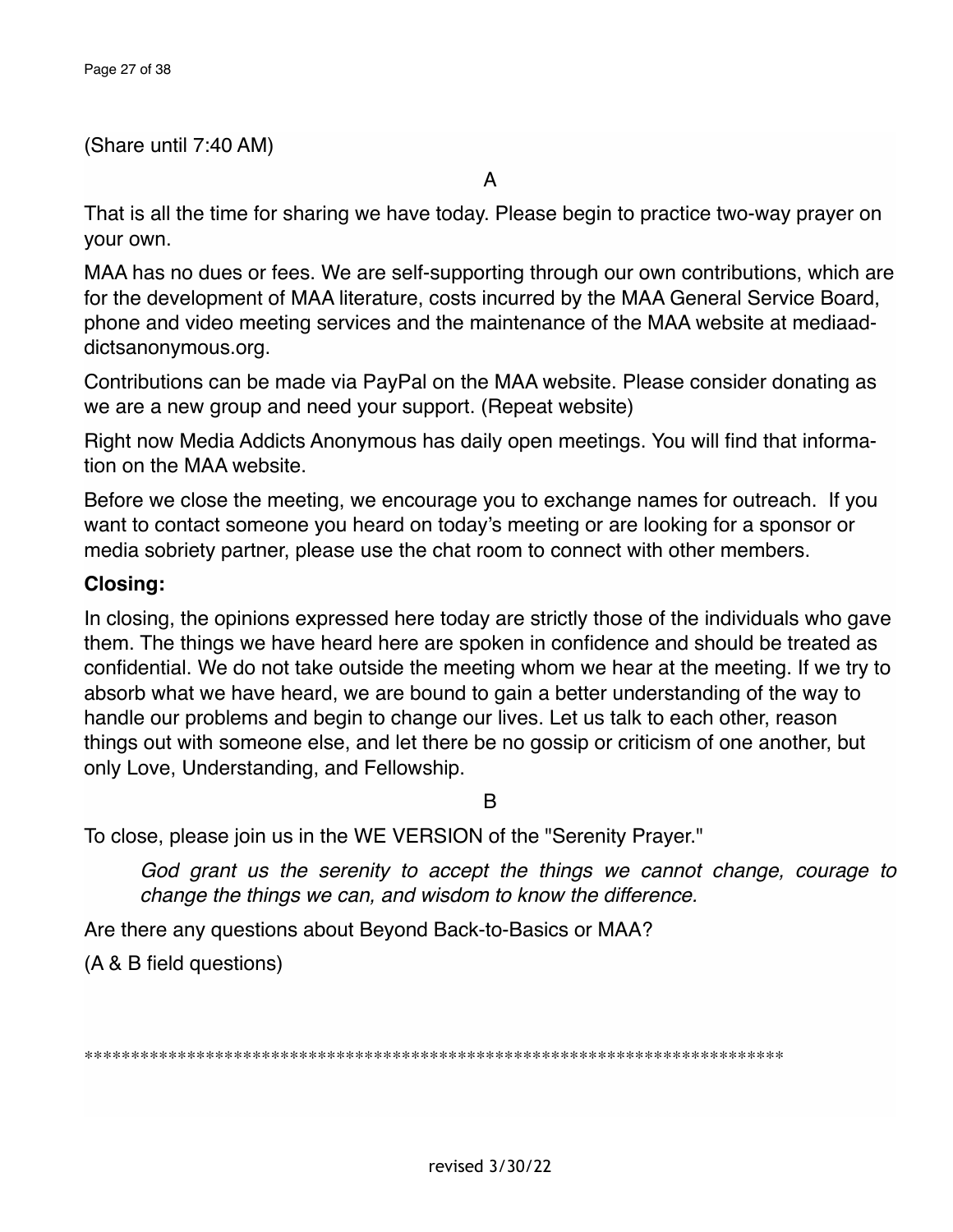Welcome to the second month and eighth session of "Before & Beyond Back to Basics—A Design for Living" meetings for media addicts. Please put down all non-essential electronic media while participating in these sessions. By focusing on this meeting without distractions you will be able to access the recovery power of what these Back-to-Basics meetings offer. We ask that if you are speaking or reading that you allow us to see you in Zoom.

My name is A<sub>\_\_</sub>, and I am \_\_\_\_B<sub>\_\_\_\_</sub>. We are recovered members of Media Addicts Anonymous and we are your Group Sponsors.

We have asked boost to lead us all in the Third Step Prayer:

"God, I offer myself to Thee—to build with me and to do with me as Thou wilt. Relieve me of the bondage of self, that I may better do Thy will. Take away my difficulties, that victory over them may bear witness to those I would help of Thy Power, Thy Love, and Thy Way of life. May I do Thy will always!"

Thank you  $\_\_\_\_\_\_\$ .

B

Most of what we will be reading in this Back-to-Basics group will be taken directly from the Big Book of Alcoholics Anonymous. In MAA we respect AA's request to read the Big Book as is, changing nothing. Back-to-Basics is a sponsored group. If you were reading the Big Book one-on-one with your sponsor, you probably would be asked to changed alcohol to media so you could understand the full impact of how media is just like alcohol. Therefore, as your Group Sponsors, when reading, wherever it mentions terms related to alcoholism, we will often substitute or add media addiction concepts to help us understand how media addiction is similar to alcohol addiction and why our solution is to be found in the Big Book of AA. To make this format more inclusive, we have also changed the pronouns from thirdperson singular to third-person plural. These two adjustments are made to serve each individual being sponsored both personally and in this sponsored group as a whole, to obtain as much benefit from the Big Book as possible.

## A

Thus far we have taken the first three steps and learned how to speak to and listen to the God of our understanding. In taking these first three Steps, we have only made DECI-SIONS. Now it is time to take ACTION**—**actions that will result in the "personality change sufficient to bring about recovery" from media addiction. Remember, if we are going to be free of the things that make us seek relief from media, we need to look at the cause. The Big Book authors tell us that:

• "Selfishness—self-centeredness! That, we think, is the root of our troubles. Driven by a hundred forms of fear, self-delusion, self-seeking, and self-pity, we step on the toes of our fellows and they retaliate. Sometimes they hurt us, seemingly without provoca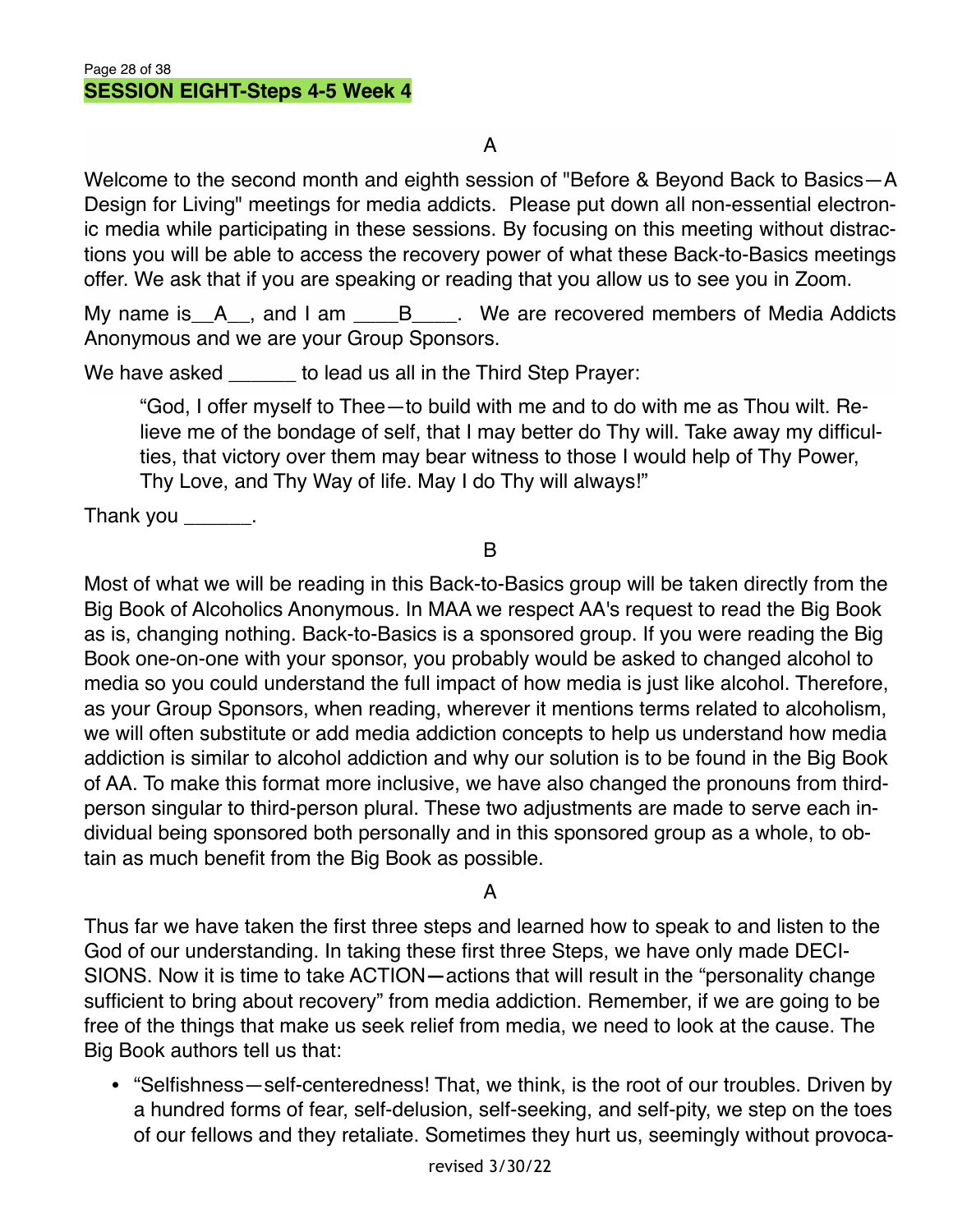Page 29 of 38

tion, but we invariably find that at some time in the past we have made decisions based on self which later placed us in a position to be hurt."

We are now going to launch into actions that will begin to transform our fears and self-centeredness into faith and God centeredness. We are now about to move onto the **SHARING** process of our program.

B

**Step 4 -- Made a searching and fearless moral inventory of ourselves.** The Big Book authors tell us what we need to do:

• "Next we launched out on a course of vigorous action, the first step of which is a personal housecleaning, which many of us had never attempted. Though our decision was a vital and crucial step, it could have little permanent effect unless at once followed by a strenuous effort to face, and to be rid of, the things in ourselves which had been blocking us. Our [media] was but a symptom. So we had to get down to **causes and conditions**."

Please note the authors say at once. They instruct us to take the Fourth Step immediately after the Third Step Prayer. We must overcome those things that have prevented us from tapping into the spiritual solution to our problem. We want to see clearly the "causes and conditions" that created our media problem.

A

By eliminating those manifestations of self that have kept us in the depths of loneliness and despair, we are in a better place to establish a direct line of communication with the God of our understanding. The Big Book authors disclose that liquor (in our case, media addiction) is but a symptom. Sure, our media bingeing behaviors have cut us off from God, but once we stop being media drunk, we're still separated from the "One who has all power" because of our liabilities. Now, its time to look at these "causes and conditions" by taking a personal inventory.

The Big Book authors start by comparing a personal inventory to a business inventory.

• "Therefore we started upon a personal inventory. *This was Step Four*. A business which takes no regular inventory usually goes broke. Taking a commercial inventory is a fact-finding and a fact-facing process. It is an effort to discover the truth about the stock-in-trade. One object is to disclose damaged or unsalable goods; to get rid of them promptly and without regret."

B

We are going to conduct the equivalent of a commercial inventory on our lives. This implies we are going to look at our assets and liabilities. That's what a commercial inventory is all about. It's an examination of what is working and what is not working in our lives. It allows us to accentuate the positive and eliminate the negative.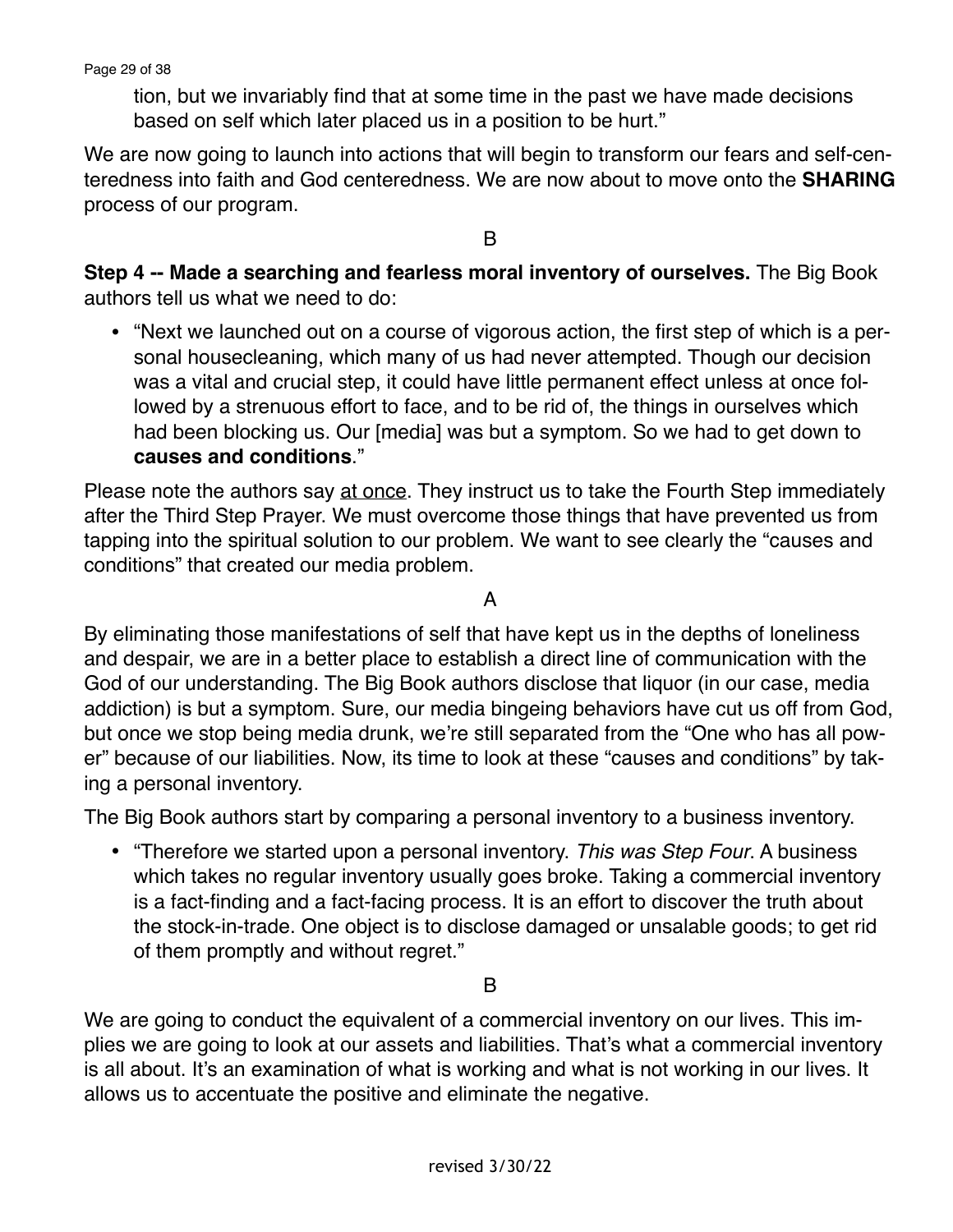Page 30 of 38

• "We did exactly the same thing with our lives. We took stock honestly. First, we searched out the flaws in our make-up which caused our failure. Being convinced that self, manifested in various ways, was what had defeated us, we considered its common manifestations. We went back through our lives. Nothing counted but thoroughness and honesty. When we were finished we considered it carefully."

#### A

In the *Back to Basics – The Alcoholics Anonymous Beginners' Meetings* booklet, the authors present us with a list of liabilities we need to eliminate and a list of assets we need to accentuate. We have added self-pity to this list since self-pity is the number one excuse media addicts use to justify slipping back into their alcoholic media. We have found that excessive self-pity leads to slips and relapses.

Here are the liabilities we will be focusing on:

- **• Self-pity** (excessive, self-absorbed unhappiness over one's own troubles)
- **Resentment** (the consequence of being angry or bitter toward someone for an extended period of time)
- **Fear** (the fear of losing something you have or not getting what you want)
- **Selfishness** (concern only for ourselves and our own welfare or pleasure without regard for others)
- **Self-centeredness** (making ourselves the center of the universe, wanting to control and play God)
- **Dishonesty** (involves deception, cheating, lying, stealing or withholding the truth)
- **Pride** [feelings of being better than (grandiosity, superiority, know it all) or less than (shame, unworthiness, low self-esteem)]
- **Mistrust** (jealousy that has to do with suspicion, distrusting other's motives, or doubting the faithfulness of a friend)
- **Envy** (the desire to have a quality, possession, or other desirable attribute belonging to someone else)
- **Procrastination** (putting off work or not following through with right actions)

We will give you the list of assets later, but let's start with the liability of self-pity.

B

Self-pity is not only a waste of time, when we indulge in it we are at risk of slipping into addictive behavior. When we are full of self-pity we feel victimized, and the world becomes a terrifying place where we feel we have no real control. It gives us the excuse to not even try to improve our situation. In Alcoholics Anonymous there is a much repeated saying: "Poor me, poor me, pour me a drink." The Big Book refers to the alcoholic trait of self-pity many times. Here are just a few: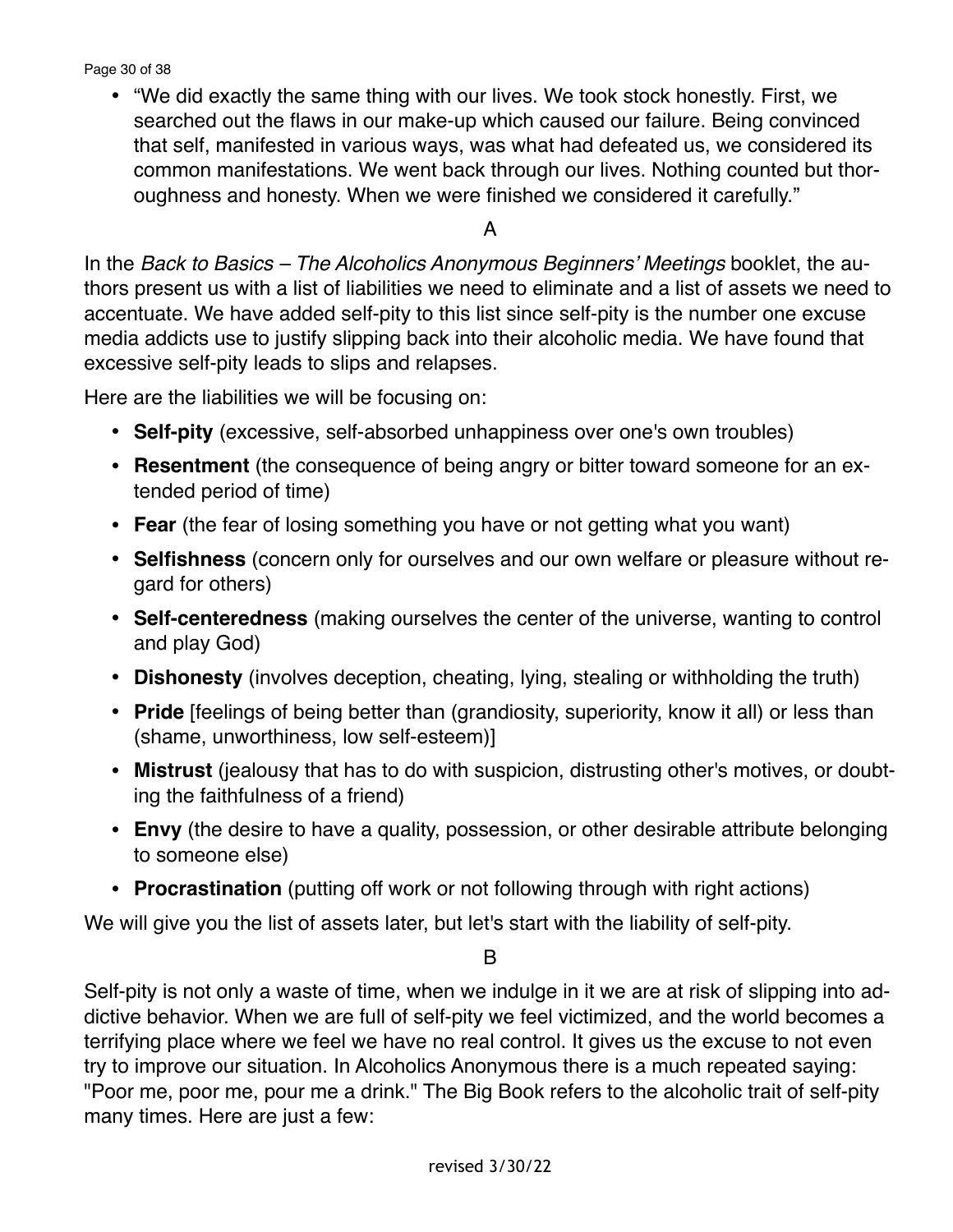Page 31 of 38

- •"No words can tell of the loneliness and despair I found in that bitter morass of **selfpity."**
- •"Driven by a hundred-forms of fear, self-delusion, self-seeking, and **self-pit**y, we step on the toes of our fellows and they retaliate."
- •"I was not too well at the time, and was plagued by waves of **self-pity** and resentment. This sometimes nearly drove me back to drink…."
- •"When we were invited out, our husbands sneaked so many drinks that they spoiled the occasion. If, on the other hand, they took nothing, their **self-pity** made them killjoys."
- •"Admitting he may be somewhat at fault, he is sure that other people are more to blame. He becomes angry, indignant, **self-pitying**."
- •"That feeling of uselessness and **self-pity** will disappear."

# A

Self-pity leads us to resentment and the Big Book authors tell us that resentment is the number one offender when trying to live a spiritual way of life:

• "Resentment is the 'number one' offender. It destroys more [media addicts] than anything else. From it stem all forms of spiritual disease…"

The authors emphasize that our resentments separate us and keep us from being guided by our Higher Power. We must eliminate these resentments if we are to live happy and free.

• "It is plain that a life which includes deep resentment leads only to futility and unhappiness. To the precise extent that we permit these, do we squander the hours that might have been worthwhile. But with the [media addict], whose hope is the maintenance and growth of a spiritual experience, this business of resentment is infinitely grave. We found that it is fatal. For when harboring such feelings we shut ourselves off from the sunlight of the Spirit."

Here the Big Book is telling us that not only are these emotional states a waste of a good life, they are fatal for the media addict. Anything that cuts us off from God will have terrible repercussions, because we are sure to use media for relief again.

• "[When we harbor resentments] the insanity of [getting drunk on media] returns and we [binge] again…If we were to live, we had to be free of anger…[These liabilities] may be the dubious luxury of normal [people], but for [media addicts] these things are poison."

We have found that resentment is a poison that no media addict can afford. But what are we to do when these emotions come up strongly and we feel someone else is to blame?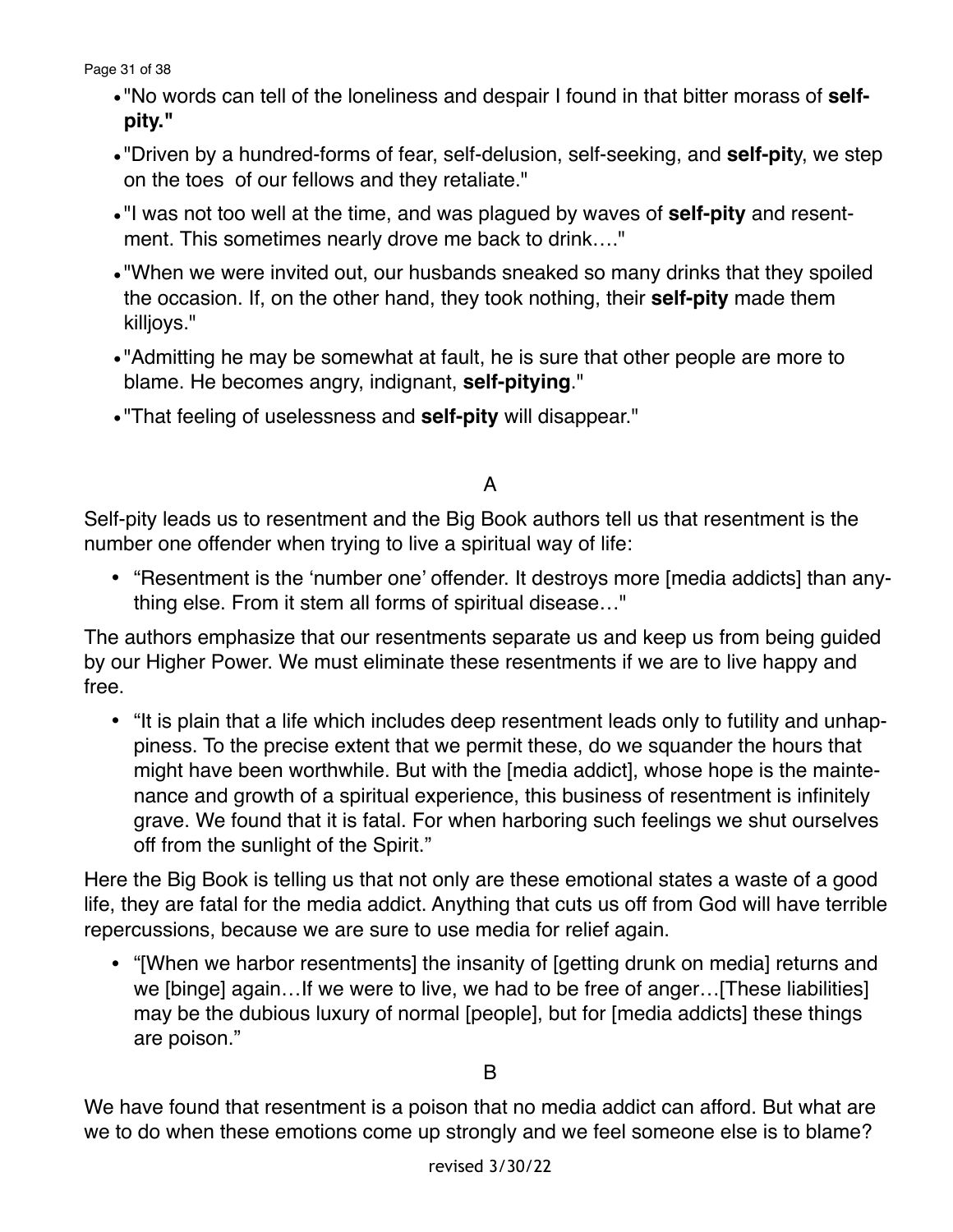Page 32 of 38

This is where we must be honest with ourselves as we write down our Fourth Step inventory. We need to look at the whole picture. Is there something we are missing? To be rid of resentments we had to set them on paper:

• "…In dealing with resentments, we set them on paper. We listed people, institutions or principles with whom we were angry….Referring to our list again. Putting out of our minds the wrongs others had done, we resolutely looked for our own mistakes. Where had we been selfish, dishonest, self-seeking and frightened? Though a situation had not been entirely our fault, we tried to disregard the other person involved entirely. Where were we to blame? The inventory was ours, not the other [person's]."

Let's look at the third sentence again. It reads, "Where had we been selfish, dishonest, self-seeking and frightened?" These shortcomings are based on self-will. In addition, they are the opposites of the Four Standards of Honesty, Purity [of intention], Unselfishness, and Love, which is used as a test for our Higher Power's will for us.

A

Early on, Bill W, Dr. Bob, and other AA pioneers learned to test everything they thought, said, or did. Now they are asking us to do the same thing—test our thinking and actions. We need to stay aware of the path we're on. Are we living in the solution and "walking" hand in hand with the Spirit of the Universe" or are we living in the problem and sinking deeper and deeper into "that bitter morass of self-pity?" What blocks us from the "One who has all power" and prevents us from finding the spiritual solution to our difficulties?

B

Concerning our resentments, the Big Book authors provide us with specific instructions on what to do. We must get beyond them if we "expect to live long or happily in this world." The Big Book authors explain that when we hold on to grudges, we are actually allowing others to control our lives, or what many of us like to say, "We allow them to live rent free in our heads."

• "We turned back to the list, for it held the key to the future. We were prepared to look at it from an entirely different angle. We began to see that the world and its people really dominated us. In that state, the wrong-doing of others, fancied or real, had power to actually kill. How could we escape? We saw that these resentments must be mastered, but how? We could not wish them away any more than [our media addiction]. When we saw our faults, we listed them. We placed them before us in black and white. We admitted our wrongs honestly and were willing to set these matters straight."

A

If we don't manage our resentments, the future will just be a repeat of the past. Every time we are reminded of an old hurt, the old pain returns and we feel it again and again. In the past we may have used media to numb this pain, but now we are going to take actions to eliminate this pain.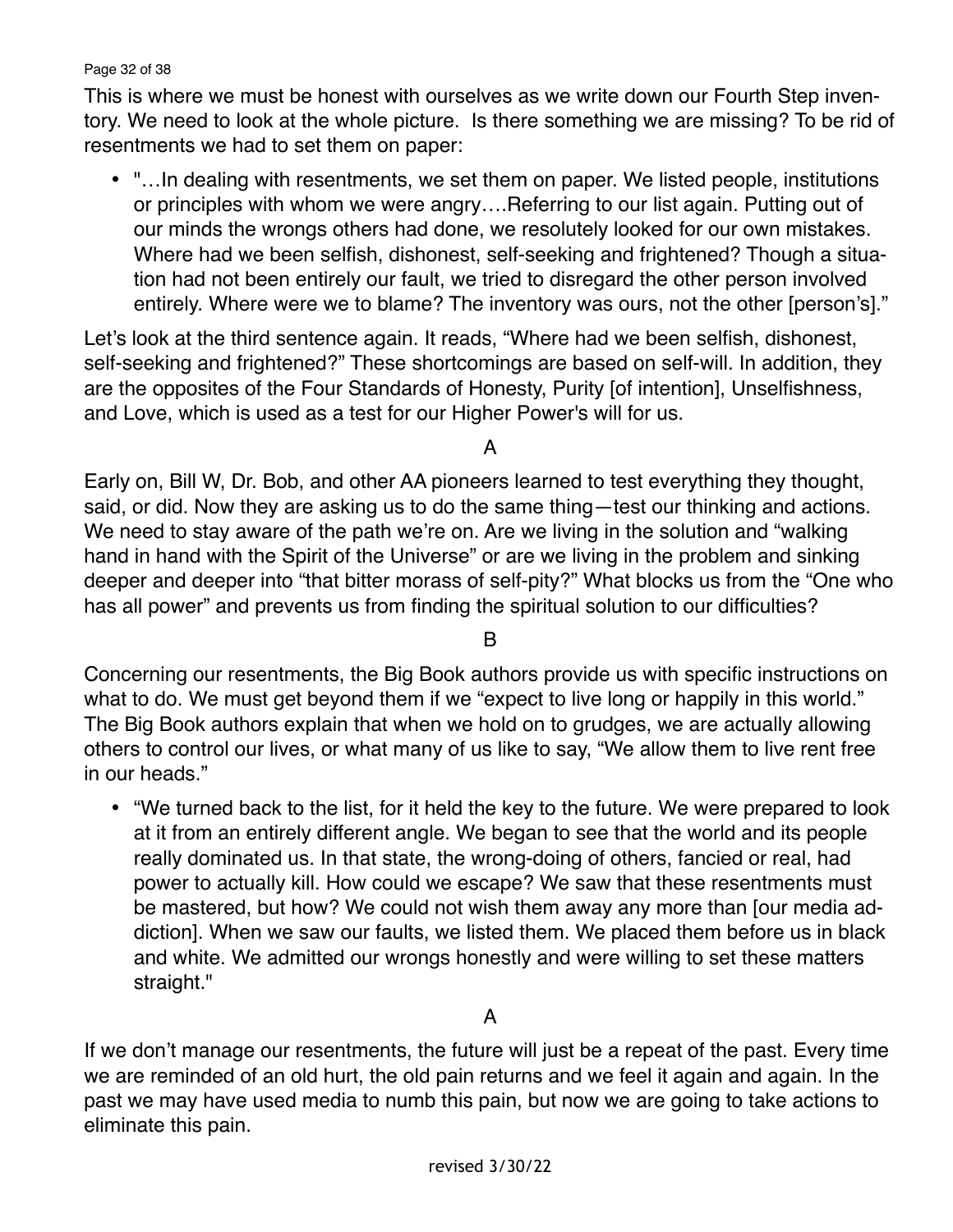The first thing we do is talk about our resentments with our sponsor. Healing starts with **SHARING** the hurt. But the healing is not complete until we forgive those who have offended us. We overcome resentment with FORGIVENESS. Therefore, **FORGIVENESS** is the asset that corresponds to the liability of **resentment.**

A

We start to change our attitude about the experience. We do this by seeing the source of our pain in a new light. We see the person as a sick individual who needs our prayers, not our anger. Whether it is a person who is still in our lives, someone who has passed on, someone we may never see again, or ourselves, the process is the same. The Big Book says:

• "Though we did not like their symptoms and the way these disturbed us, they, like ourselves, were sick, too. We asked God to help us show them the same tolerance, [compassion], and patience that we would cheerfully grant a sick friend. When a person offended, we said to ourselves, 'This is a sick [person]. How can I be helpful to [them]? God save me from being angry. Thy will be done.' We avoid retaliation or argument. We wouldn't treat sick people that way. If we do, we destroy our chance of being helpful. We cannot be helpful to all people, but at least God will show us how to take a kindly and tolerant view of each and every one."

B

Next, the authors ask us to look at our fears.

• "We reviewed our fears thoroughly. We put them on paper, even though we had no resentment in connection with them. We asked ourselves why we had them. Wasn't it because self-reliance failed us? Self-reliance was good as far as it went, but it didn't go far enough. Some of us once had great self-confidence, but it didn't fully solve the fear problem, or any other."

If we have faith that God will keep us safe and protected, we will receive the strength and direction to overcome all of our fears. We overcome fear with faith. Therefore, according to the Big Book authors, **faith** is the asset that corresponds to the liability of fear. Here they say:

• "Perhaps there is a better way—we think so. For we are now on a different basis; the basis of trusting and relying upon God. We trust infinite God rather than our finite selves. We are in the world to play the role [God] assigns. Just to the extent that we do as we think [God] would have us, and humbly rely on [God], does [God] enable us to match calamity with serenity. We can laugh at those who think spirituality the way of weakness. Paradoxically, it is the way of strength. The verdict of the ages is that faith means courage. All [people] of faith have courage. They trust their God. We never apologize for God. Instead we let [God] demonstrate through us, what [God]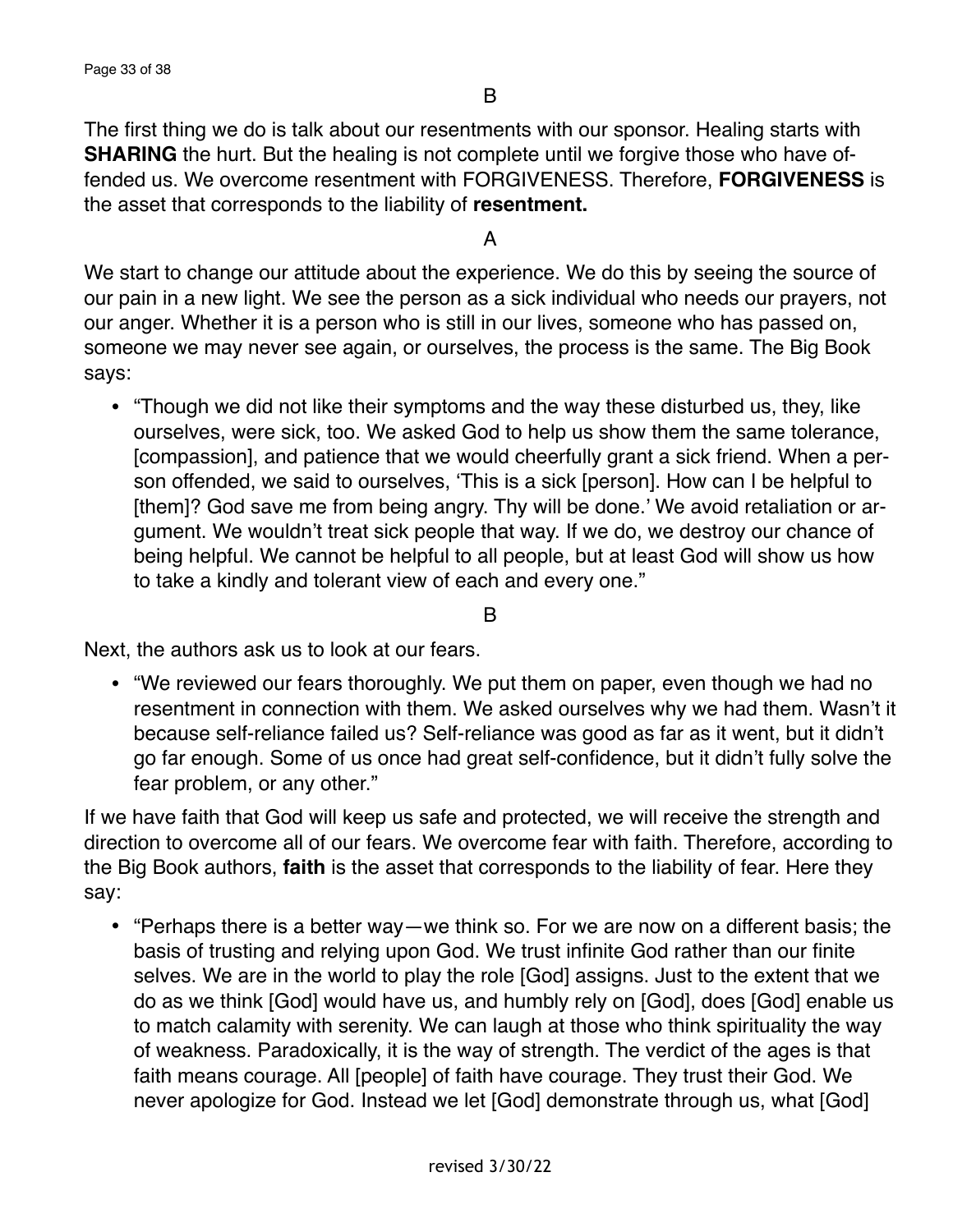Page 34 of 38

**UA FOURTH STEP INVENTORY: RESENTMENTS** 

Read from bottom of page 63 through 65 of the Big Book before beginning.

can do. We ask [God] to remove our fear and direct our attention to what [God] would have us be. At once, we commence to outgrow fear."

As we share our liabilities with our sponsor, we use this information to make a list of those we have harmed. This will become our amends list–the people to whom we need to make restitution.

• "We reviewed our own conduct over the years past. Where had we been selfish, dishonest, or inconsiderate? Whom had we hurt? Did we unjustifiably arouse jealousy, suspicion, or bitterness? Where were we at fault, what should we have done instead? We got this all down on paper and looked at it."

#### A

Please fill out your 4th Step worksheets. These three worksheets, when completed, constitute fully taking the 4th Step. We focus on only one worksheet per month. These worksheets are in your packets and they look like this:

| 1. Column 1: Page 64: "In dealing with resentments, we set them on paper. We listed people, institutions or principles with whom we were angry." (Complete column 1 from top to bottom. Do nothing with column<br>2,3,4 until column 1 has been completed.<br>2. Column 2: Page 64: "We asked ourselves why we were angry." (Complete column 2 from top to bottom. Do nothing with column 3 & 4 until column 2 has been completed.<br>3. Column 3: Page 65: "On our grudge list we set opposite each name our injuries. Was it our self-esteem, our security, our ambitions, our personal, or sex relations, which had been interfered with? " (Complete<br>each column within column 3 from top to bottom. Starting with Self-Esteem and finishing with Sex Relations. Do nothing with column 4 until column 3 has been completed).<br>4. Column 4: Page 67: "Referring to our list again. Putting out of our minds the wrongs others had done, we resolutely looked for our own mistakes. Where had we been selfish, dishonest, self-seeking and<br>frightened? Though a situation had not been entirely our fault, we tried to disregard the other person involved entirely. Where were we to blame? The inventory was ours, not the other man's." |                       |                                                |            |                    |            |           |                    |                       |                |              |           |            |               |  |  |
|-------------------------------------------------------------------------------------------------------------------------------------------------------------------------------------------------------------------------------------------------------------------------------------------------------------------------------------------------------------------------------------------------------------------------------------------------------------------------------------------------------------------------------------------------------------------------------------------------------------------------------------------------------------------------------------------------------------------------------------------------------------------------------------------------------------------------------------------------------------------------------------------------------------------------------------------------------------------------------------------------------------------------------------------------------------------------------------------------------------------------------------------------------------------------------------------------------------------------------------------------------|-----------------------|------------------------------------------------|------------|--------------------|------------|-----------|--------------------|-----------------------|----------------|--------------|-----------|------------|---------------|--|--|
| I'm resentful at:<br>1                                                                                                                                                                                                                                                                                                                                                                                                                                                                                                                                                                                                                                                                                                                                                                                                                                                                                                                                                                                                                                                                                                                                                                                                                                | <b>The Cause</b><br>2 | What part of self was<br>hurt or threatened? 3 |            |                    |            |           |                    | Where was I to blame? |                |              |           |            | 4             |  |  |
| List the names of the people,<br>institutions or principles with<br>whom we were angry.                                                                                                                                                                                                                                                                                                                                                                                                                                                                                                                                                                                                                                                                                                                                                                                                                                                                                                                                                                                                                                                                                                                                                               | Why am I angry?       | Self-Esteem                                    | e<br>Fride | Emotional Security | Pocketbook | Ambitions | Personal Relations | Sex Relations         | <b>Selfish</b> | Self-Seeking | Dishonest | Frightened | Inconsiderate |  |  |
|                                                                                                                                                                                                                                                                                                                                                                                                                                                                                                                                                                                                                                                                                                                                                                                                                                                                                                                                                                                                                                                                                                                                                                                                                                                       |                       |                                                |            |                    |            |           |                    |                       |                |              |           |            |               |  |  |
|                                                                                                                                                                                                                                                                                                                                                                                                                                                                                                                                                                                                                                                                                                                                                                                                                                                                                                                                                                                                                                                                                                                                                                                                                                                       |                       |                                                |            |                    |            |           |                    |                       |                |              |           |            |               |  |  |
|                                                                                                                                                                                                                                                                                                                                                                                                                                                                                                                                                                                                                                                                                                                                                                                                                                                                                                                                                                                                                                                                                                                                                                                                                                                       |                       |                                                |            |                    |            |           |                    |                       |                |              |           |            |               |  |  |
|                                                                                                                                                                                                                                                                                                                                                                                                                                                                                                                                                                                                                                                                                                                                                                                                                                                                                                                                                                                                                                                                                                                                                                                                                                                       |                       |                                                |            |                    |            |           |                    |                       |                |              |           |            |               |  |  |
|                                                                                                                                                                                                                                                                                                                                                                                                                                                                                                                                                                                                                                                                                                                                                                                                                                                                                                                                                                                                                                                                                                                                                                                                                                                       |                       |                                                |            |                    |            |           |                    |                       |                |              |           |            |               |  |  |
|                                                                                                                                                                                                                                                                                                                                                                                                                                                                                                                                                                                                                                                                                                                                                                                                                                                                                                                                                                                                                                                                                                                                                                                                                                                       |                       |                                                |            |                    |            |           |                    |                       |                |              |           |            |               |  |  |
|                                                                                                                                                                                                                                                                                                                                                                                                                                                                                                                                                                                                                                                                                                                                                                                                                                                                                                                                                                                                                                                                                                                                                                                                                                                       |                       |                                                |            |                    |            |           |                    |                       |                |              |           |            |               |  |  |
|                                                                                                                                                                                                                                                                                                                                                                                                                                                                                                                                                                                                                                                                                                                                                                                                                                                                                                                                                                                                                                                                                                                                                                                                                                                       |                       |                                                |            |                    |            |           |                    |                       |                |              |           |            |               |  |  |
|                                                                                                                                                                                                                                                                                                                                                                                                                                                                                                                                                                                                                                                                                                                                                                                                                                                                                                                                                                                                                                                                                                                                                                                                                                                       |                       |                                                |            |                    |            |           |                    |                       |                |              |           |            |               |  |  |
|                                                                                                                                                                                                                                                                                                                                                                                                                                                                                                                                                                                                                                                                                                                                                                                                                                                                                                                                                                                                                                                                                                                                                                                                                                                       |                       |                                                |            |                    |            |           |                    |                       |                |              |           |            |               |  |  |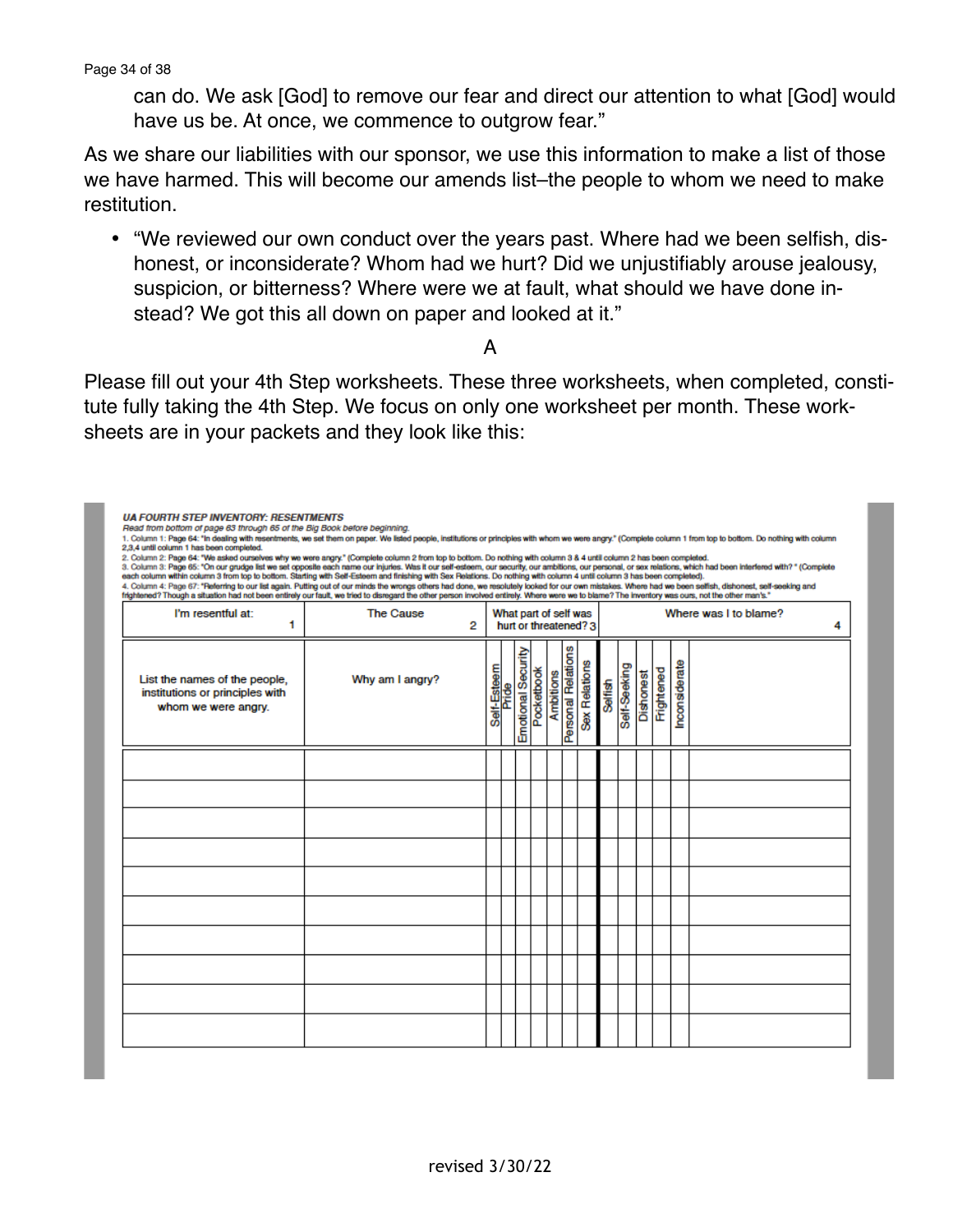#### **FOURTH STEP INVENTORY: FEARS**

FOURTH STEP INVENTORY: FEARS<br>Thead from bottom of page 67 through 88 of the Big Book before beginning.<br>1. Column 1: Page 68: "We reviewed our fears thoroughly. We put them on paper, even though we had no resentment in conn

| <b>What Am I</b><br>Afraid Of? | Why Do I Have The Fear?                       | <b>Which Part Of Self Have</b><br>I Been Relying On Which<br>Has Failed me? |                 |                 |           |             |       | <b>Which Part Of Self Does</b><br>The Fear Affect? |            |           |                    | We ask for the fear to be<br>removed                                                                                                                                                                                                                                                                                                       |
|--------------------------------|-----------------------------------------------|-----------------------------------------------------------------------------|-----------------|-----------------|-----------|-------------|-------|----------------------------------------------------|------------|-----------|--------------------|--------------------------------------------------------------------------------------------------------------------------------------------------------------------------------------------------------------------------------------------------------------------------------------------------------------------------------------------|
| Who, what,<br>where?           | Brief explanation. Keep it<br>inside the box. | Self-Reliance                                                               | Self-Confidence | Self-Discipline | Self-Will | Self-Esteem | Pride | Emotional Security                                 | Pocketbook | Ambitions | Personal Relations | "Perhaps there is a better way- we<br>think so. For we are now on a<br>different basis; the basis of trusting<br>and relying upon God. We trust<br>infinite God rather than our finite<br>selves. We are in the world to play<br>the role He assigns, Just to the<br>extent that we do as we think He<br>would have us, and humbly rely on |
|                                |                                               |                                                                             |                 |                 |           |             |       |                                                    |            |           |                    | Him, does He enable us to match<br>calamity with serenity.                                                                                                                                                                                                                                                                                 |
|                                |                                               |                                                                             |                 |                 |           |             |       |                                                    |            |           |                    | We never apologize to anyone for<br>depending upon our Creator. We<br>can laugh at those who think<br>spirituality the way of weakness.<br>Paradoxically, it is the way of<br>strength. The verdict of the ages is<br>that faith means courage. All men of<br>faith have courage. They trust their<br>God. We never apologize for God.     |
|                                |                                               |                                                                             |                 |                 |           |             |       |                                                    |            |           |                    | Instead we let Him demonstrate.<br>through us, what He can do. We<br>ask Him to remove our fear and<br>direct our attention to what He<br>would have us be. At once, we<br>commence to outgrow fear."                                                                                                                                      |
|                                |                                               |                                                                             |                 |                 |           |             |       |                                                    |            |           |                    | <b>Fear Prayer:</b><br>"God, please remove my fear of<br>and direct my                                                                                                                                                                                                                                                                     |
|                                |                                               |                                                                             |                 |                 |           |             |       |                                                    |            |           |                    | attention towards what you would<br>have me to be."                                                                                                                                                                                                                                                                                        |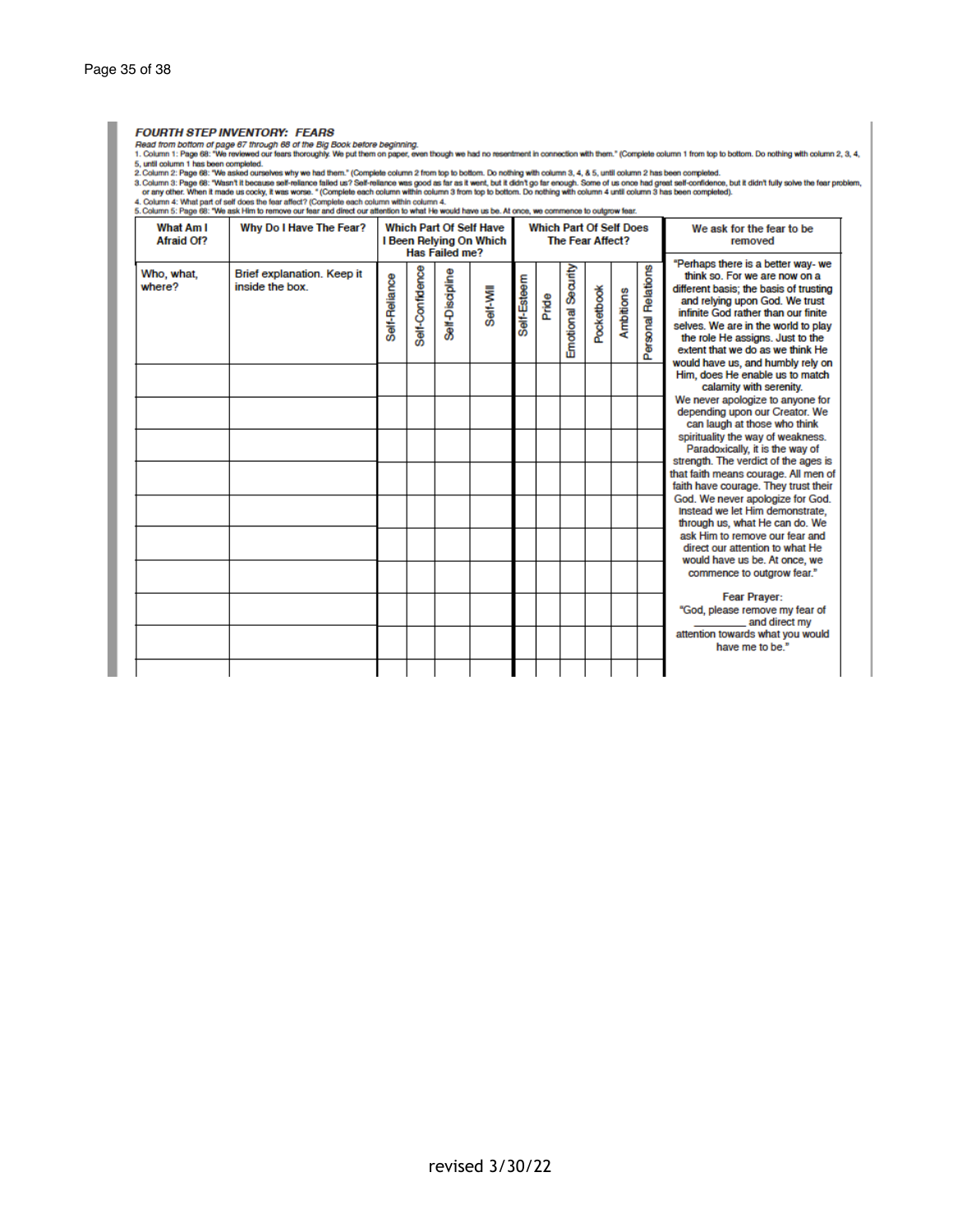| FOURTH STEP INVENTORY: SEX CONDUCT    Read trom bottom of page 68 through 70 of the Big Book before beginning.<br>1. Column 1: "We reviewed our own conduct over the years past." (Complete column 1 from top to bottom. Do nothing with column 2, 3, 4, 5, 6, until column 1 has been completed.<br>2. Column 2: "We did we do?" (Complete column 2 from top to bottom. Do nothing with column 3, 4, 5, 6, until column 2 has been completed.)<br>3. Column 3: "We list the exact nature of our shortcomings. " (Complete column 3 from top to bottom. Do nothing with column 4, 5, 6, until column 3 has been completed).<br>4. Column4: "Did we unjustifiably arouse jealousy, suspicion or bitterness?" (Complete column 4 from top to bottom. Do nothing with column 5,6,until column 4has been completed).<br>5. Column 5: "Who did I harm? (Complete column 5 from top to bottom. Do nothing with column 6, until column 5 has been completed).<br>6. Column 6: "What should I have done instead?" (Complete column 6 from top to bottom). |                              |                                                                                       |                  |                      |                     |                                |                |                            |            |                  |                                                                                                                                                                                                                                                                                                                                                                                                                                             |  |
|---------------------------------------------------------------------------------------------------------------------------------------------------------------------------------------------------------------------------------------------------------------------------------------------------------------------------------------------------------------------------------------------------------------------------------------------------------------------------------------------------------------------------------------------------------------------------------------------------------------------------------------------------------------------------------------------------------------------------------------------------------------------------------------------------------------------------------------------------------------------------------------------------------------------------------------------------------------------------------------------------------------------------------------------------|------------------------------|---------------------------------------------------------------------------------------|------------------|----------------------|---------------------|--------------------------------|----------------|----------------------------|------------|------------------|---------------------------------------------------------------------------------------------------------------------------------------------------------------------------------------------------------------------------------------------------------------------------------------------------------------------------------------------------------------------------------------------------------------------------------------------|--|
| Who Was It?                                                                                                                                                                                                                                                                                                                                                                                                                                                                                                                                                                                                                                                                                                                                                                                                                                                                                                                                                                                                                                       | What did we do?              | What is the exact nature of<br>my wrongs, faults, mistakes,<br>defects, shortcomings. |                  |                      |                     |                                | arouse:        | <b>Did I unjustifiably</b> |            | Whom Did I Harm? | What should I have done Instead?                                                                                                                                                                                                                                                                                                                                                                                                            |  |
| 1                                                                                                                                                                                                                                                                                                                                                                                                                                                                                                                                                                                                                                                                                                                                                                                                                                                                                                                                                                                                                                                 | 2                            | 3                                                                                     |                  |                      |                     |                                |                |                            | 4          | 5                | 6                                                                                                                                                                                                                                                                                                                                                                                                                                           |  |
| We list the people with<br>whom we have<br>experienced sexual<br>conduct.                                                                                                                                                                                                                                                                                                                                                                                                                                                                                                                                                                                                                                                                                                                                                                                                                                                                                                                                                                         | We ask ourselves what we did | Was ISelfish?                                                                         | Was I Dishonest? | Vas I Inconsiderate? | Was I Self-seeking? | Was this relationship settish? | <b>Nanomer</b> | Bittemess?                 | Suspicion? | Who was harmed?  | "We asked God to mold our Ideals<br>and help us to live up to them. We<br>remem- bered always that our sex<br>powers were God-given and<br>therefore good, neither to be used<br>lightly or selfishly nor to be despised<br>and loathed." Page 69<br>"To sum up about sex: We earnestly<br>pray for the right ideal, for guidance<br>In each questionable situation, for<br>sanity, and for the strength to do the<br>right thing." Page 70 |  |
| $\overline{\mathsf{C}}$                                                                                                                                                                                                                                                                                                                                                                                                                                                                                                                                                                                                                                                                                                                                                                                                                                                                                                                                                                                                                           |                              |                                                                                       |                  |                      |                     |                                |                |                            |            |                  |                                                                                                                                                                                                                                                                                                                                                                                                                                             |  |
|                                                                                                                                                                                                                                                                                                                                                                                                                                                                                                                                                                                                                                                                                                                                                                                                                                                                                                                                                                                                                                                   |                              |                                                                                       |                  |                      |                     |                                |                |                            |            |                  |                                                                                                                                                                                                                                                                                                                                                                                                                                             |  |
|                                                                                                                                                                                                                                                                                                                                                                                                                                                                                                                                                                                                                                                                                                                                                                                                                                                                                                                                                                                                                                                   |                              |                                                                                       |                  |                      |                     |                                |                |                            |            |                  |                                                                                                                                                                                                                                                                                                                                                                                                                                             |  |
|                                                                                                                                                                                                                                                                                                                                                                                                                                                                                                                                                                                                                                                                                                                                                                                                                                                                                                                                                                                                                                                   |                              |                                                                                       |                  |                      |                     |                                |                |                            |            |                  |                                                                                                                                                                                                                                                                                                                                                                                                                                             |  |
|                                                                                                                                                                                                                                                                                                                                                                                                                                                                                                                                                                                                                                                                                                                                                                                                                                                                                                                                                                                                                                                   |                              |                                                                                       |                  |                      |                     |                                |                |                            |            |                  |                                                                                                                                                                                                                                                                                                                                                                                                                                             |  |
|                                                                                                                                                                                                                                                                                                                                                                                                                                                                                                                                                                                                                                                                                                                                                                                                                                                                                                                                                                                                                                                   |                              |                                                                                       |                  |                      |                     |                                |                |                            |            |                  |                                                                                                                                                                                                                                                                                                                                                                                                                                             |  |
|                                                                                                                                                                                                                                                                                                                                                                                                                                                                                                                                                                                                                                                                                                                                                                                                                                                                                                                                                                                                                                                   |                              |                                                                                       |                  |                      |                     |                                |                |                            |            |                  |                                                                                                                                                                                                                                                                                                                                                                                                                                             |  |
|                                                                                                                                                                                                                                                                                                                                                                                                                                                                                                                                                                                                                                                                                                                                                                                                                                                                                                                                                                                                                                                   |                              |                                                                                       |                  |                      |                     |                                |                |                            |            |                  |                                                                                                                                                                                                                                                                                                                                                                                                                                             |  |
|                                                                                                                                                                                                                                                                                                                                                                                                                                                                                                                                                                                                                                                                                                                                                                                                                                                                                                                                                                                                                                                   |                              |                                                                                       |                  |                      |                     |                                |                |                            |            |                  |                                                                                                                                                                                                                                                                                                                                                                                                                                             |  |
|                                                                                                                                                                                                                                                                                                                                                                                                                                                                                                                                                                                                                                                                                                                                                                                                                                                                                                                                                                                                                                                   |                              |                                                                                       |                  |                      |                     |                                |                |                            |            |                  |                                                                                                                                                                                                                                                                                                                                                                                                                                             |  |

B

If we have been thorough in looking at our side of the street, we are now ready to share our inventory with another person. Which brings us to:

#### **Step 5 — Admitted to God, to ourselves, and to another human being the exact nature of our wrongs.**

Please make an appointment to meet with your sponsor or 4th Step Action Partner and read your 4th Step worksheet (above) to them. You will need at least an hour. When meeting with your sponsor or action partner, it's always good to begin and end your meetings with the Serenity Prayer or any prayer that you wish. Please give your 4th step away between now and next session.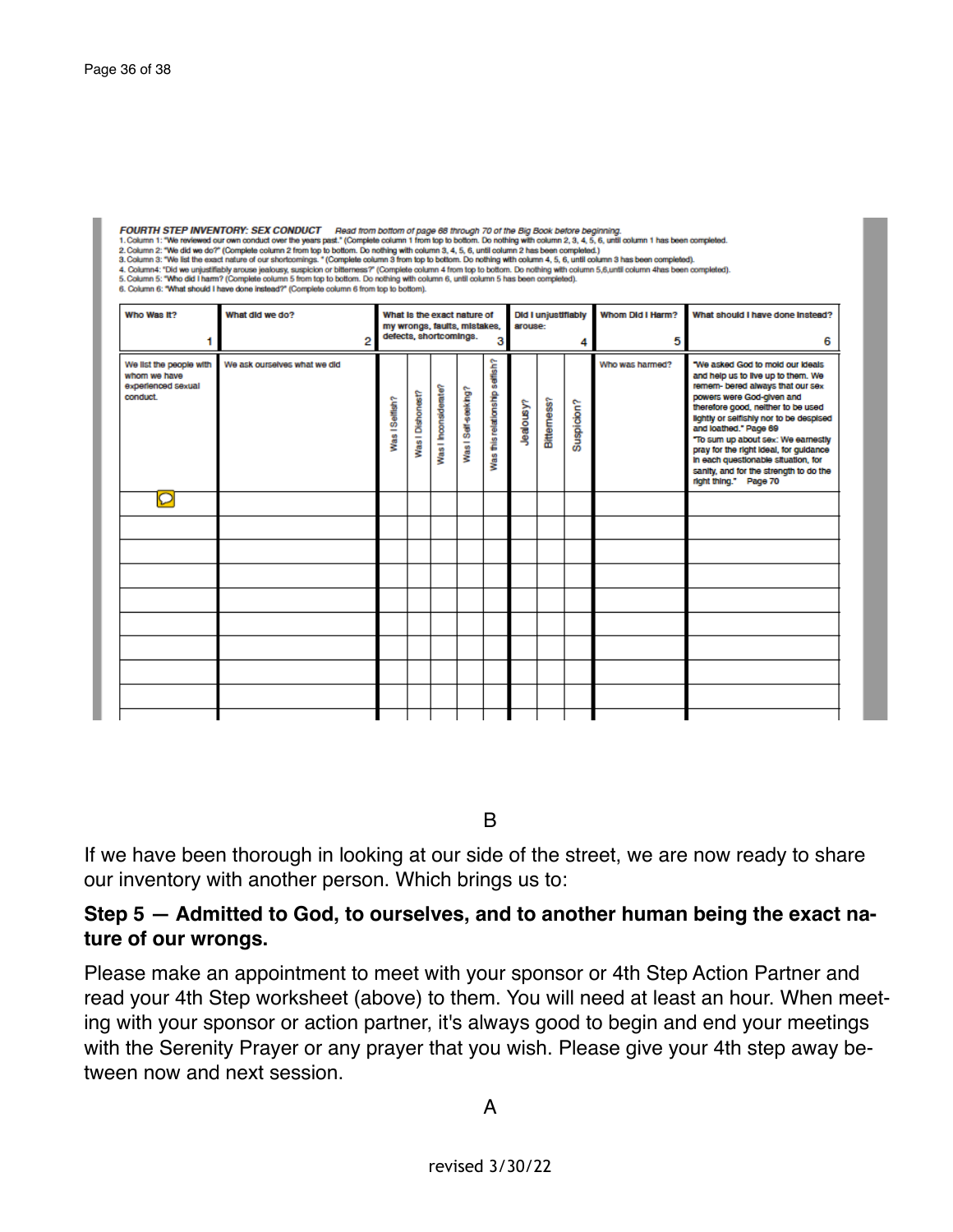#### Page 37 of 38

Next session we will continue to work on our 4th Step inventories by learning how to use our assets to counteract our liabilities. We will also take a closer look at the Fifth Step. Right now, don't worry about doing it perfectly. Perfection is the enemy of success. Ask your Higher Power to help and guide you in writing your 4th step and just get it done as quickly as possible.

We will complete today's lesson by looking at the principles we will be using and acquiring as we take Step Four: "Made a searching and fearless moral inventory of ourselves." The principle of COURAGE leads to the principle of CLARITY.

• FAITH and FAITHFULNESS from Step Three lead to COURAGE. We were told at the beginning of the Twelve Step process that we needed to be fearless: "With all the earnestness at our command, we beg of you to be fearless and thorough from the very start." Facing ourselves and our character deficiencies is one of the most COURA-GEOUS undertakings we can carry out. Because we have developed FATIH and chosen FAITHFULNESS, we have the COURAGE to look at ourselves honestly. This COURAGE leads to CLARITY. By being willing to look at ourselves honestly, we started to come out of the fog and find CLARITY. We can't fix what we can't see. We can't change what we don't own. CLARITY is a powerful Principle, for by living the principle of CLARITY we move out of the darkness and into the "sunlight of the Spirit."

B

## **Sharing**

We will now open up the room for sharing for 3 minutes each. We will begin with our three readers in the order they read and then I will take more names. (A will keep time)

Reader 1\_\_\_\_\_\_\_\_ Reader 2\_\_\_\_\_\_\_\_\_ Reader 3

(Share until 7:40 AM)

A

That is all the time for sharing we have today.

MAA has no dues or fees. We are self-supporting through our own contributions, which are for the development of MAA literature, costs incurred by the MAA General Service Board, phone and video meeting services and the maintenance of the MAA website at mediaaddictsanonymous.org.

Contributions can be made via PayPal on the MAA website. Please consider donating as we are a new group and need your support. (Repeat website)

Right now Media Addicts Anonymous has daily open meetings. You will find that information on the MAA website.